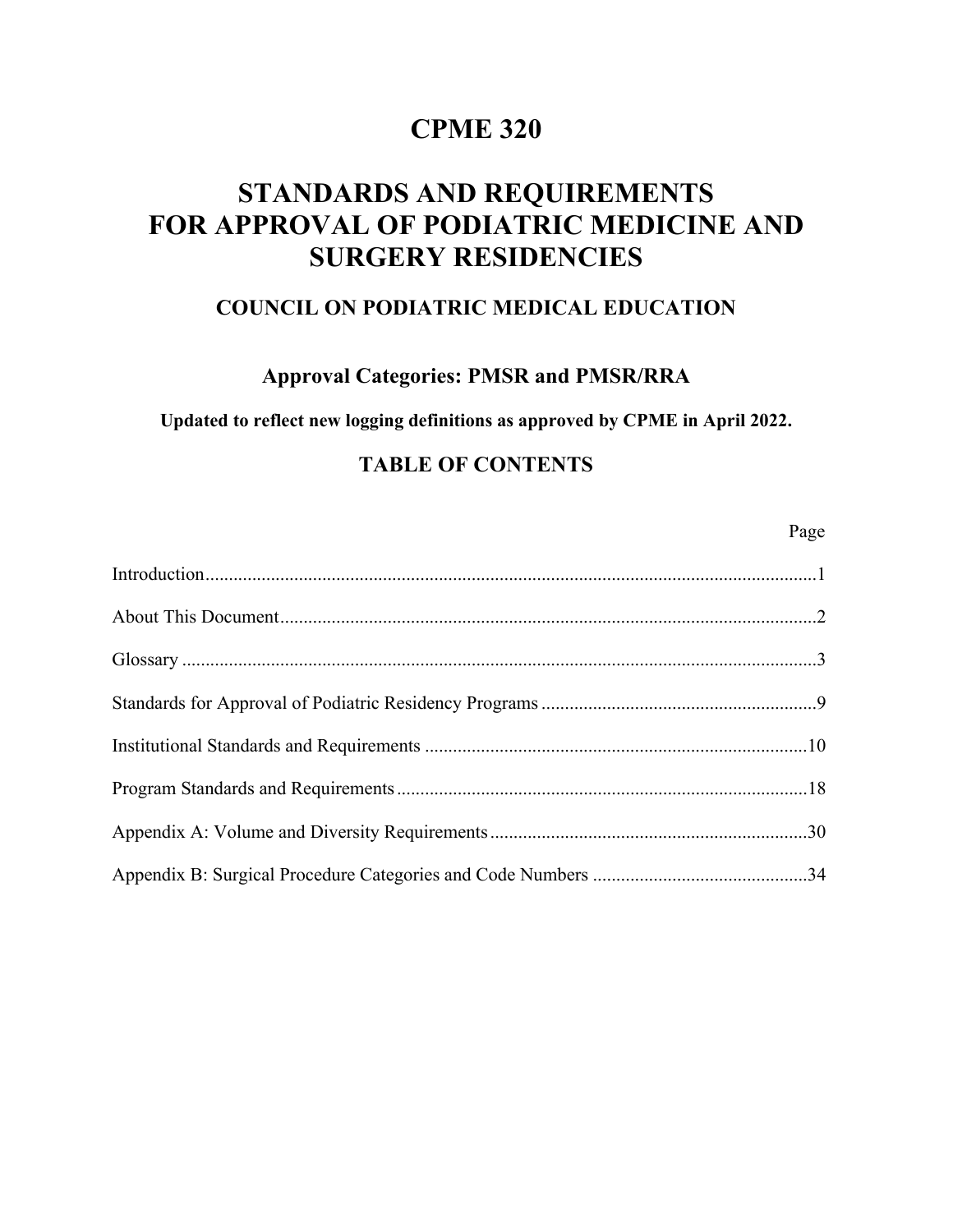# **INTRODUCTION**

Following four years of professional education, graduates of colleges or schools of podiatric medicine enter postgraduate residency programs conducted under sponsorship of health-care institutions and colleges of podiatric medicine. Residencies afford these individuals structured learning experiences in patient management along with training in the diagnosis and care of podiatric pathology. The individuals involved in these training programs are referred to as "residents" and are recognized as such by the institutions sponsoring the programs.

The Council on Podiatric Medical Education (CPME) is an autonomous, professional accrediting agency designated by the American Podiatric Medical Association (APMA) to serve as the accrediting agency in the profession of podiatric medicine. The Council evaluates, accredits, and approves educational institutions and programs. The scope of the Council's approval activities extends to institutions throughout the United States and its territories and Canada.

The mission of the Council is to promote the quality of graduate education, postgraduate education, certification, and continuing education. By confirming these programs meet established standards and requirements, the Council serves to protect the public, podiatric medical students, and doctors of podiatric medicine.

The Council has been authorized by APMA to approve institutions that sponsor residency programs that demonstrate and maintain compliance with the standards and requirements in this publication. Podiatric residency approval is based on programmatic evaluation and periodic review by the Residency Review Committee (RRC) and the Council.

Standards and requirements in this publication are divided into institutional standards and requirements and program standards and requirements. Standard 6.0 and the associated requirements were developed as a collaborative effort of the Council on Podiatric Medical Education, the American Board of Foot and Ankle Surgery (ABFAS), and the American Board of Podiatric Medicine (ABPM).

Under no circumstances may the standards and requirements for approval by the Council supersede federal or state law.

Prior to adoption, all Council policies, procedures, standards, and requirements are disseminated widely in order to obtain information regarding how the Council's community of interest may be affected.

The Council formulates and adopts its own approval procedures. These procedures are stated in CPME 330, *Procedures for Approval of Podiatric Residencies*. This document, as well as CPME 320, may be obtained on the Council's website at www.cpme.org or by contacting the Council office.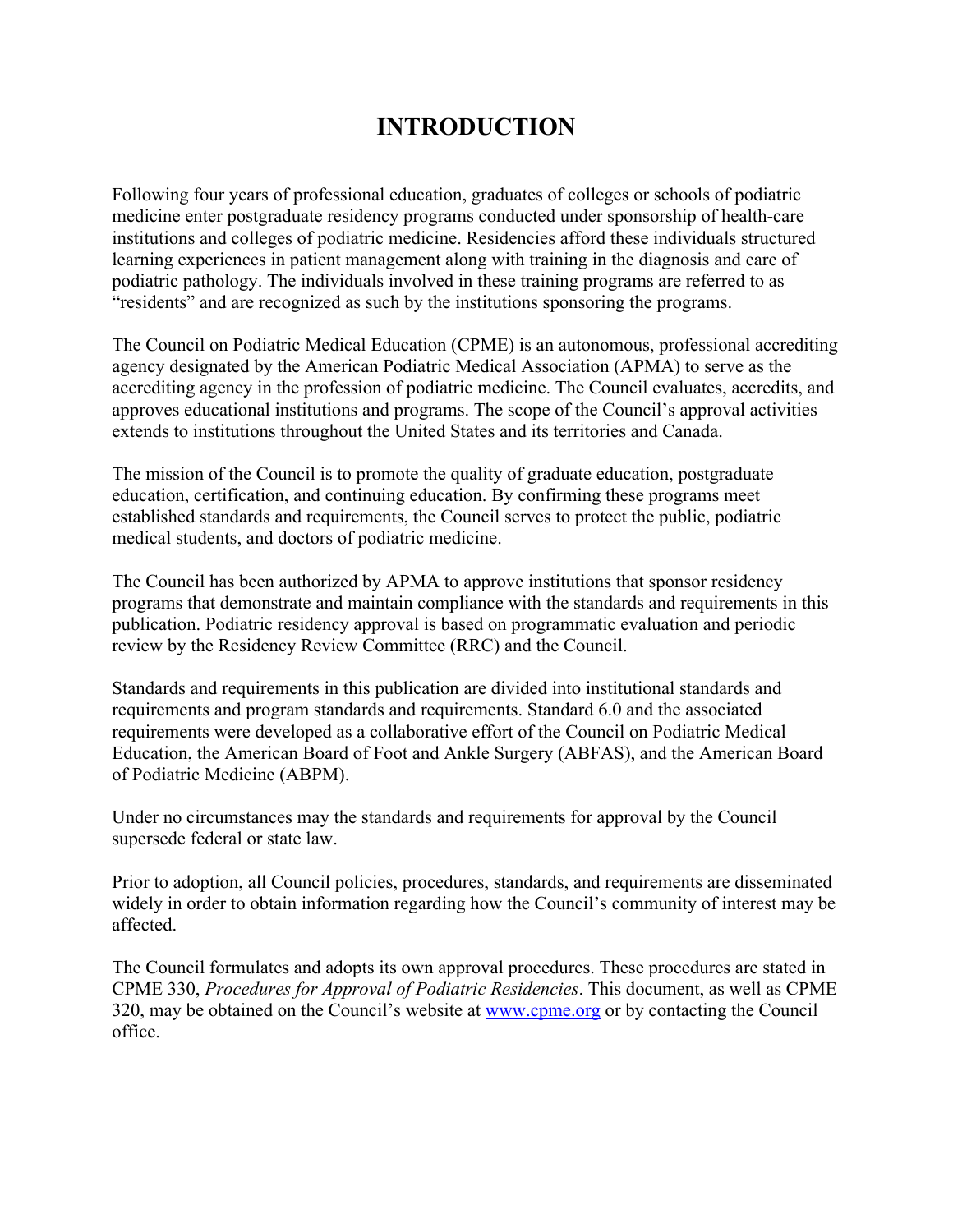# **ABOUT THIS DOCUMENT**

This publication describes the standards and requirements for approval of podiatric residency programs. The standards and requirements, along with the procedures for approval, serve as the basis for evaluating the quality of the educational program offered by a sponsoring institution and holding the institution and program accountable to the educational community, podiatric medical profession, and the public.

The **standards** for approval of residency programs serve to evaluate the quality of education. These standards are broad statements that embrace areas of expected performance on the part of the sponsoring institution and the residency program. Compliance with the standards ensures good educational practice in the field of podiatric medicine and thus enables the Council to grant or extend approval.

Related to each standard is a series of specific **requirements**. Compliance with the requirements provides an indication of whether the broader educational standard has been satisfied. During an on-site evaluation of a residency program, the evaluation team gathers detailed information about whether these requirements have been satisfied. Based upon the extent to which the requirements have been satisfied, the Council determines the compliance of the sponsoring institution and the residency program with each standard.

 The verb "shall" is used to indicate conditions that are imperative to demonstrate compliance.

The **guidelines** are explanatory materials for the requirements. Guidelines are used to indicate how the requirements either must be interpreted or may be interpreted to allow for flexibility, yet remain within a consistent framework. The following terms are used within the guidelines:

- The verbs "must" and "is" indicate how a requirement is to be interpreted, without fail. The approval status of a residency program is at risk if noncompliance with a "must" or an "is" is identified.
- The verb "should" indicates a desirable, but not mandatory, condition.
- The verb "may" is used to express freedom or liberty to follow an alternative.

Throughout this publication, the use of the terms "institution" and "program" is premised on the idea that the program exists within and is sponsored by an institution.

The terms "college" and "school" are used interchangeably throughout this document.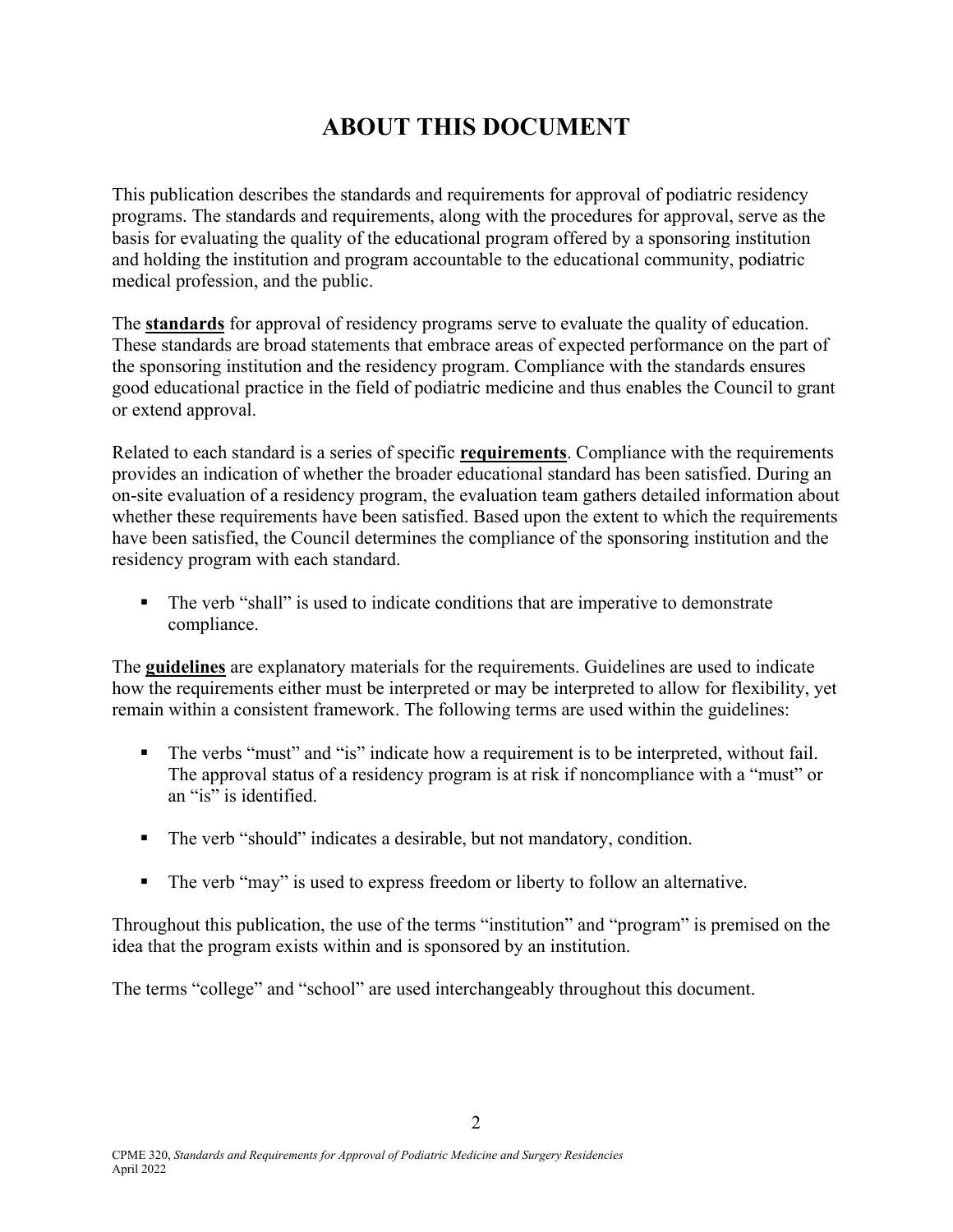# **GLOSSARY**

**The Council strongly encourages sponsoring institutions and program directors to become familiar with the following definitions to ensure complete understanding of this publication.** 

### **Academic Health Center**

An academic health center is the entire health enterprise at a university including health professions, education, patient care, and research. An academic health center consists of a medical school accredited by the Liaison Committee on Medical Education or the American Osteopathic Association, one or more health profession schools or programs (such as podiatric medicine, dentistry, allied health, nursing, pharmacy, public health, graduate studies, or veterinary medicine), and one or more owned and affiliated teaching hospitals or health systems.

### **Accreditation**

Accreditation is the recognition of institutional or program compliance with standards established by the Council on Podiatric Medical Education, based on evaluation of the institution's own stated objectives. Accreditation is a voluntary process of peer review. The Council is responsible for accrediting colleges of podiatric medicine related to the four-year curriculum leading to the degree of Doctor of Podiatric Medicine.

## **Affiliated Training Site**

An affiliated training site is an institution or facility that provides a rotation(s) for residents. Examples of sites include: a college of podiatric medicine, a teaching hospital including its ambulatory clinics and related facilities, a private medical practice or group practice, a skilled nursing facility, a federally qualified health center, a public health agency, an organized health care delivery system, an outpatient surgery center, or a health maintenance organization (clinical facility).

### **American Board of Foot and Ankle Surgery**

ABFAS is the specialty board recognized by the Council on Podiatric Medical Education's Joint Committee on the Recognition of Specialty Boards (JCRSB) to certify in the specialty area of podiatric surgery. ABFAS maintains two certification pathways: foot surgery and reconstructive rearfoot/ankle surgery. The foot surgery status is a prerequisite for the reconstructive rearfoot/ankle status.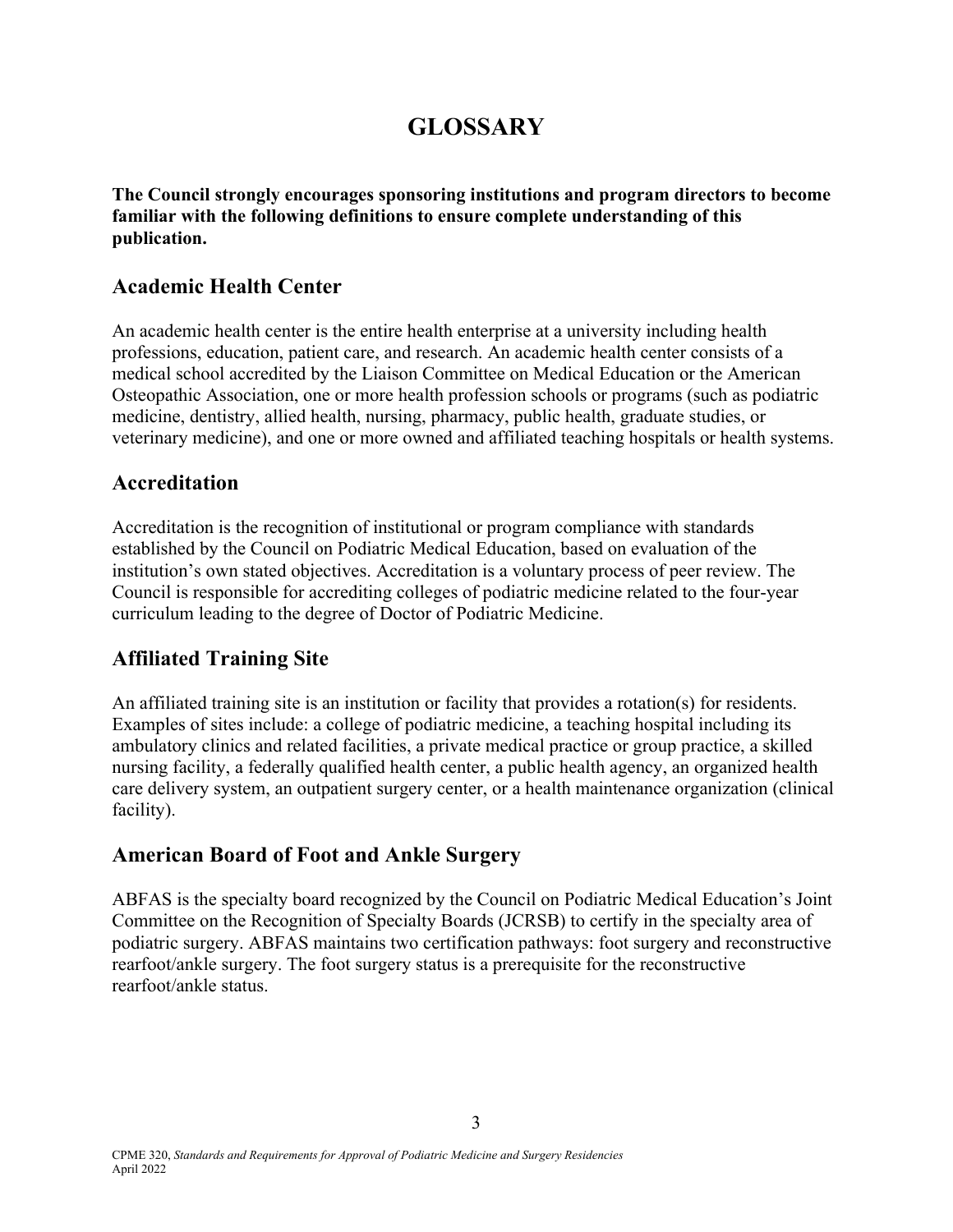### **American Board of Podiatric Medicine**

ABPM is the specialty board recognized by the Council on Podiatric Medical Education's Joint Committee on the Recognition of Specialty Boards to certify in the specialty area of podiatric medicine and orthopedics. ABPM maintains one certification pathway leading to certification in podiatric orthopedics and primary podiatric medicine.

## **Approval**

Approval is the recognition of a podiatric residency program, podiatric fellowship program, or sponsor of continuing education that has attained compliance with standards established by the Council on Podiatric Medical Education. Approval is a program-specific form of accreditation.

## **Centralized Application Service for Podiatric Residencies (CASPR)**

CASPR is a service of the American Association of Colleges of Podiatric Medicine (AACPM) and its Council of Teaching Hospitals (COTH). CASPR enables graduates of colleges and schools of podiatric medicine to apply simultaneously to podiatric residency programs approved by the Council. The goal of CASPR is to facilitate residency selection by centralizing and streamlining the application process.

## **Certification**

Certification is a process to provide assurance to the public that a podiatric physician has successfully completed an approved residency and an evaluation, including an examination process designed to assess the knowledge, experience, and skills requisite to the provision of high quality care in a particular specialty.

# **Collaborative Residency Evaluator Committee (CREC)**

CREC is an effort of ABFAS, ABPM, and the Council to improve the methods by which residency evaluators and team chairs are selected, trained, assessed, remediated, and dismissed. The composition of the Committee includes three individuals from each organization, one of whom must be the executive director or that individual's designee, who must be an employee of the organization represented.

## **Competencies**

Competencies are those elements and sub-elements of practice that define the full scope of podiatric training. The Council has identified competencies that must be achieved by the resident upon completion of the podiatric medicine and surgery residency. ABFAS and ABPM have identified competencies related to certification pathways.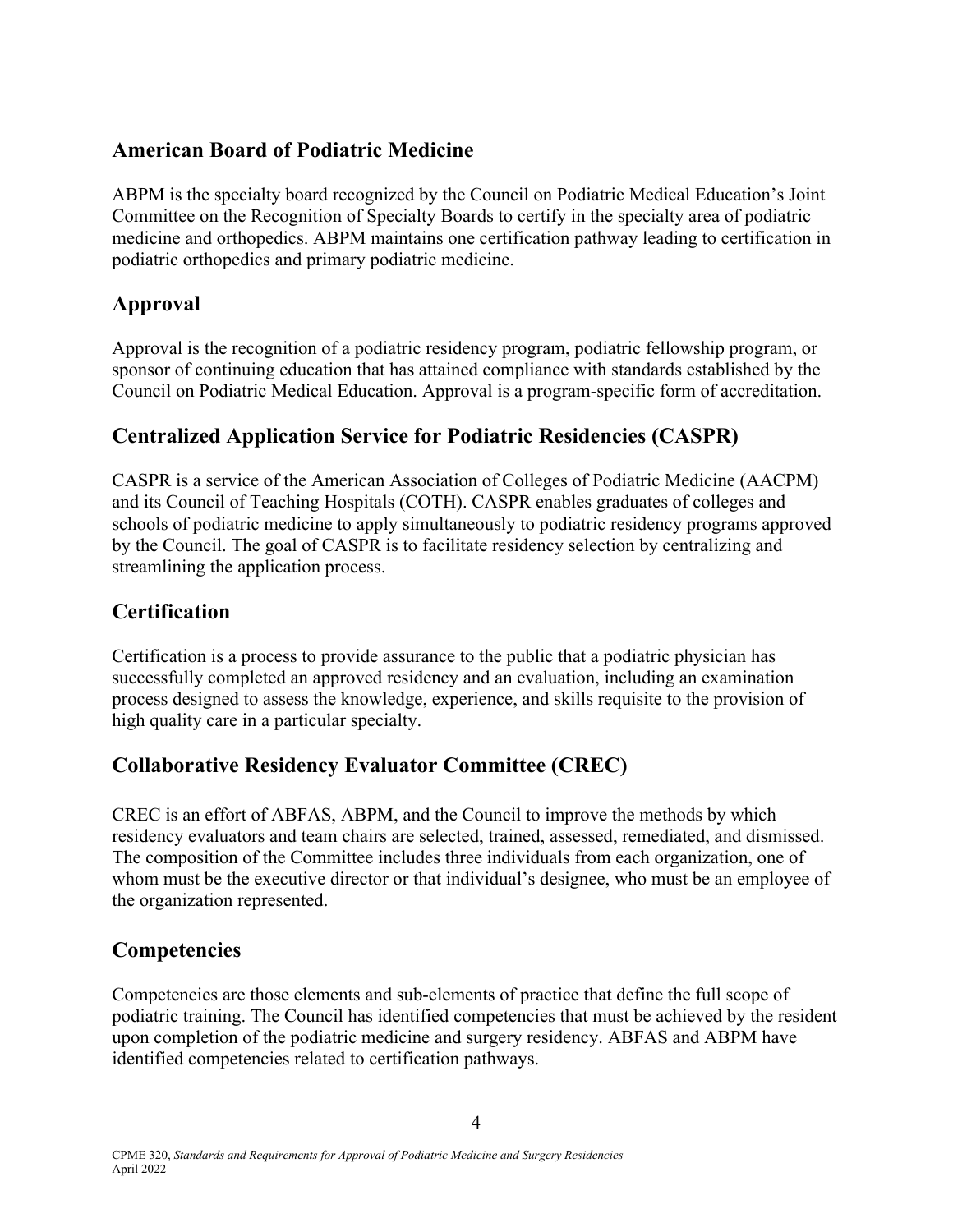# **Council of Teaching Hospitals (COTH)**

COTH is a membership organization comprised of institutions sponsoring Council-approved podiatric residency programs (including programs holding provisional and probationary approval). The goals of COTH include fostering excellence in residency training, promoting a code of ethics, developing policy, and serving as a forum for the exchange of ideas on residency education. COTH is a component of the American Association of Colleges of Podiatric Medicine. The Council on Podiatric Medical Education and RRC encourage sponsoring institutions to participate in COTH.

## **Curriculum**

The curriculum is the residency program's unique organization and utilization of its clinical and didactic training resources to assure that the resident achieves the competencies identified by the Council and is prepared to enter clinical practice upon completion of the residency.

### **Due Process**

Due process is a defined procedure established by the sponsoring institution that is utilized whenever any adverse action is proposed or taken against a resident. All parties in a residency program are protected when there is a reasonable opportunity provided to present pertinent facts.

### **Duplication**

Duplication occurs when a resident enters the same case and procedure on the same day of surgery more than once in clinical/patient logs.

### **External Assessments**

External assessments are standardized evaluations of residents that are monitored and/or delivered by organizations external to the residency program for the purpose of validating the resident's experiences and development. An example is an annual in-training examination conducted by a specialty board.

### **Fragmentation**

Fragmentation occurs when a specific surgical procedure in clinical/patient logs is unbundled or fragmented inappropriately into its individual component parts.

## **Health-care Institution**

A health-care institution is an organization or corporation (such as a hospital or academic health center) established under the control and direction of a governing board. The mission of such an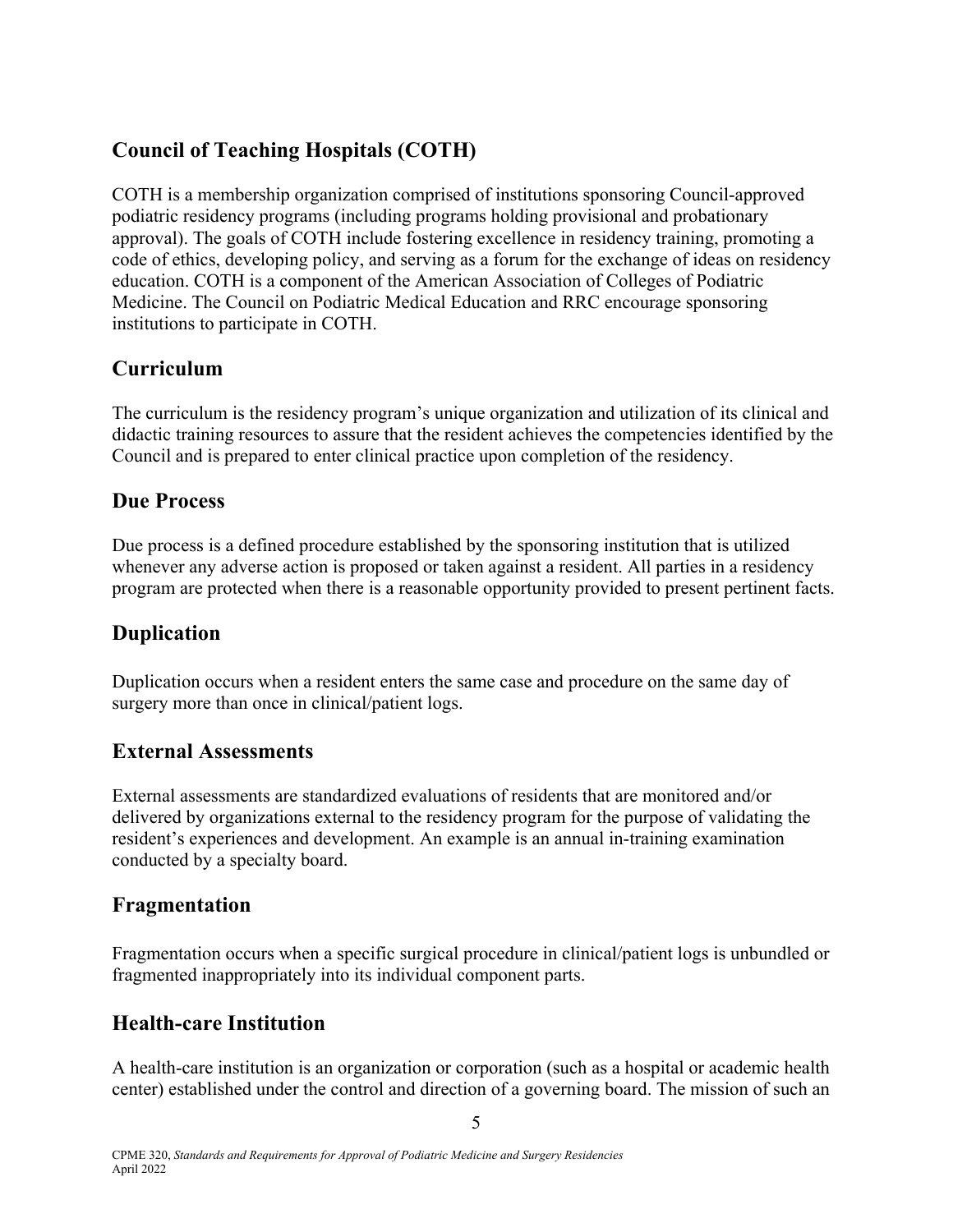institution includes the evaluation, diagnosis, and treatment of disease and injury. Private individuals and/or groups of private individuals are not viewed to be health-care institutions. **Hospital** 

A hospital is an institution that provides diagnosis and treatment of a variety of medical conditions in inpatient and outpatient settings. The institution may provide training in the many special professional, technical, and economic fields essential to the discharge of its proper functions.

### **Internal Assessments**

Internal assessments are those evaluations of residents that are conducted within the residency program by faculty, staff, peers, and patients for the purpose of validating the serial acquisition of necessary knowledge, attitudes, and skills by the residents. Knowledge, attitudes, and skills should be evaluated separately. Knowledge may be assessed with internal modular testlets. Attitudes may be assessed with an attitudinal assessment form. Skills may be assessed by utilizing a standardized technical skills assessment form and observing a particular skill set.

### **In-training Examination**

Administered by the specialty board(s), the in-training examination serves as an external assessment of the resident's development towards readiness for board qualification by the specialty board(s).

### **Joint Committee on the Recognition of Specialty Boards**

JCRSB is a committee established by the Council on Podiatric Medical Education on behalf of the podiatric medical profession to recognize specialty boards. The recognition of a specialty board by JCRSB serves to provide important information to the podiatric medical profession, health-care institutions, and the public about the sound operations and fair conduct of the board's certification process. The Council and JCRSB are committed to a process that assures the public that those podiatric physicians who are certified have successfully completed the requirements for certification in an area of specialization. The Council's authority for the recognition of specialty boards through JCRSB is derived solely from the House of Delegates of the American Podiatric Medical Association. JCRSB recognizes the American Board of Foot and Ankle Surgery and the American Board of Podiatric Medicine.

### **Podiatric Medicine and Surgery**

Podiatric medicine and surgery is the profession and medical specialty that includes the study, prevention, and treatment of diseases, disorders, and injuries of the foot, ankle, and their governing and related structures by medical, surgical, and physical methods.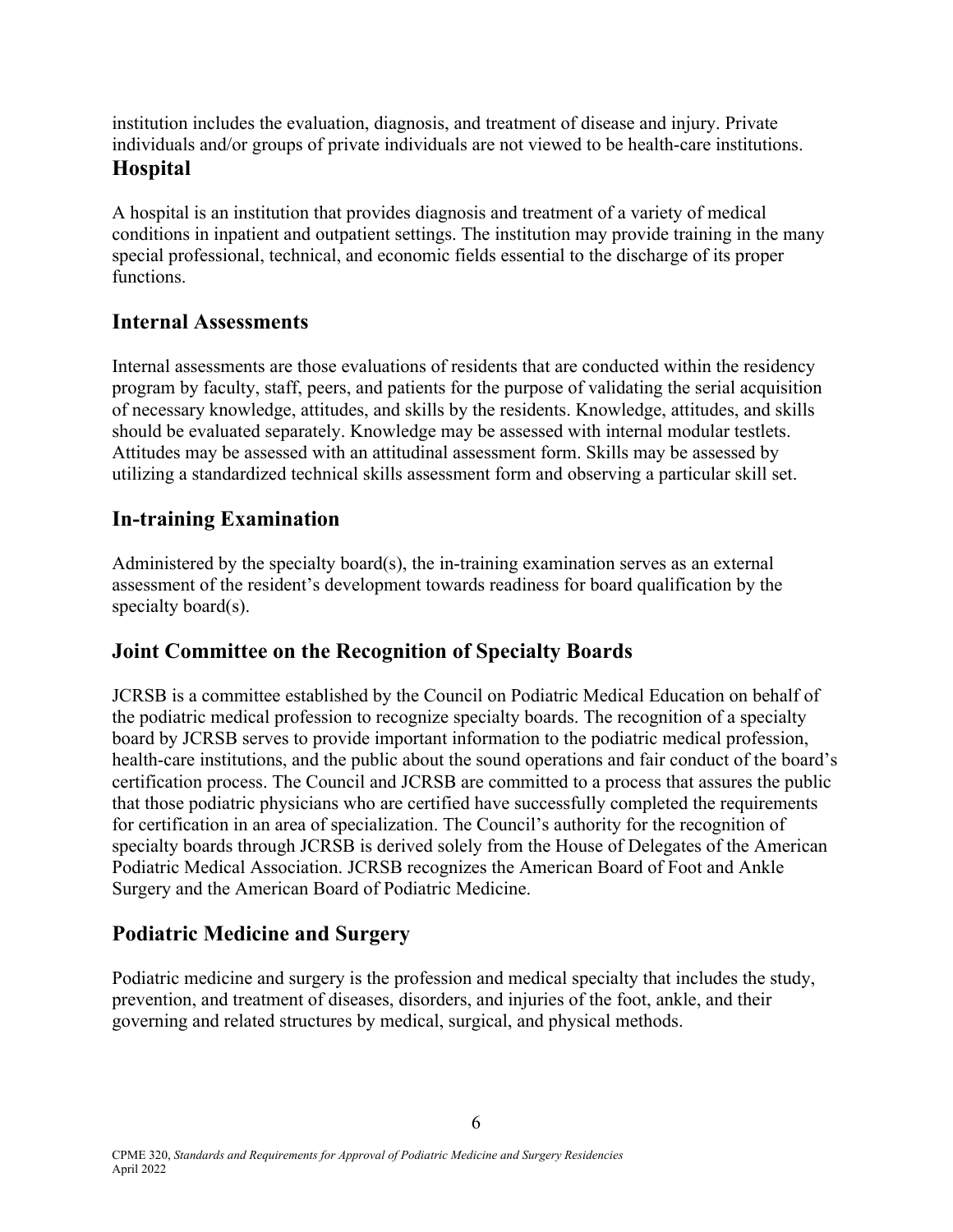## **Miscategorization**

Miscategorization occurs when a surgical procedure in patient/clinical logs is misclassified into an incorrect procedure code.

### **Residency**

A residency is a postgraduate educational program conducted under the sponsorship of a hospital, college of podiatric medicine, or academic health center. The purpose of a residency is to further develop the competencies of graduates of colleges of podiatric medicine through clinical and didactic experiences.

A residency program is based on the resource-based, competency-driven, assessment-validated model of training:

- **Resource-based implies that the program director constructs the residency program based** upon the resources available. While the Council recognizes that available resources may differ among institutions, the program director is responsible for determining how the unique resources of the particular residency program will be organized to assure the resident opportunity to achieve the competencies identified by the Council.
- **Competency-driven implies the program director assures that the resident achieves the** competencies identified by the Council for successful completion of the residency. Each of these specific competencies must be achieved by every resident identified by the sponsoring institution as having successfully completed the residency program.
- Assessment-validated implies the serial acquisition and final achievement of the competencies are validated by assessments of the resident's knowledge, attitudes, and skills. To provide the most effective validation, assessment is conducted both internally (within the program) and externally (by outside organizations).

## **Residency Review Committee**

RRC is responsible for determining eligibility of applicant institutions for initial on-site evaluation, authorizing increases in and reclassification of residency positions, and recommending to the Council approval of residency programs. RRC reviews reports of on-site evaluations, progress reports, and other requested information submitted by sponsoring institutions. RRC may modify its own policies and/or recommend to the appropriate ad hoc committee modifications in standards, requirements, and procedures for residency program evaluation and approval.

Composition of RRC includes two representatives each from ABFAS and ABPM, one representative from COTH, one representative from residency programs at large (selected by the Council), and at least two Council members.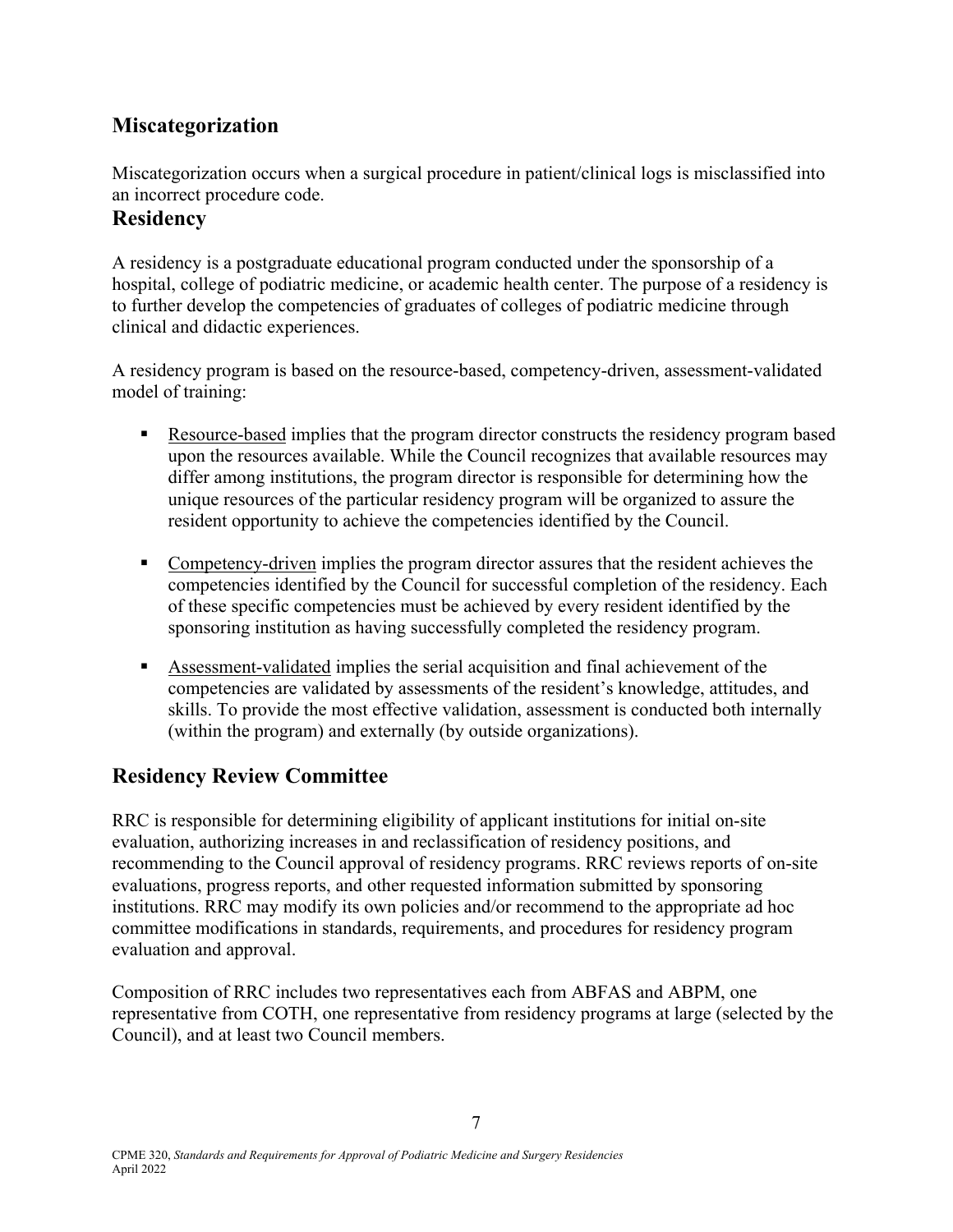Although RRC is the joint responsibility of various organizations, the Council and its staff administer the affairs of RRC. Appropriate agreements and financial compensation are arranged among the participating organizations for the administration of RRC.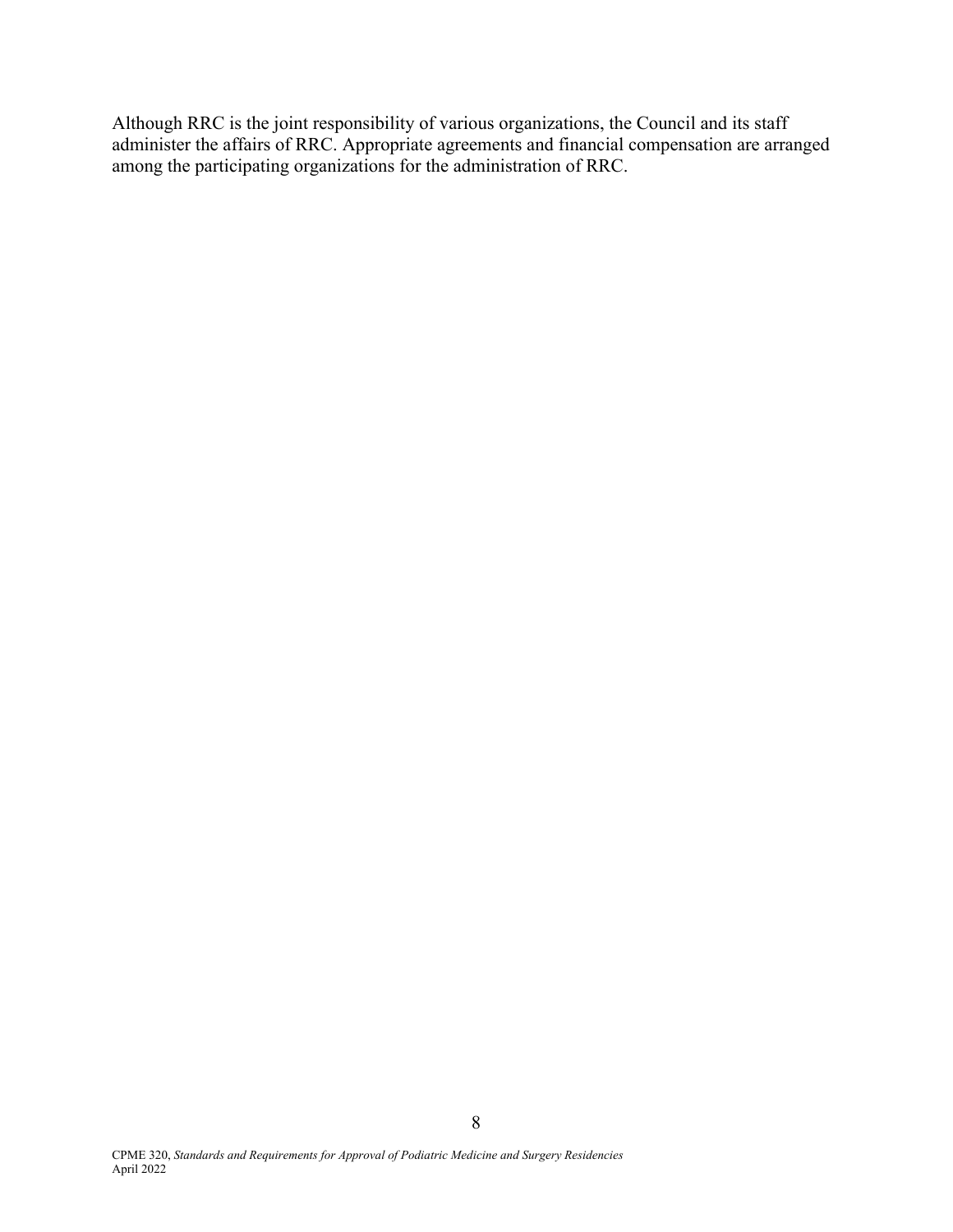### **Training Resources**

Training resources are the physical facilities, faculty, patient population, and adjunct support that allow the achievement of specific competencies (knowledge, attitudes, and skills) by a resident exposed to those resources. Training resources are represented generally by the various medical and surgical subspecialties.

### **Verification**

Verification is the process by which the program director reviews resident clinical/patient logs to ensure resident attainment of the Minimum Activity Volume (MAV) requirements and for accuracy to ensure there is no duplication, miscategorization, and/or fragmentation of procedures.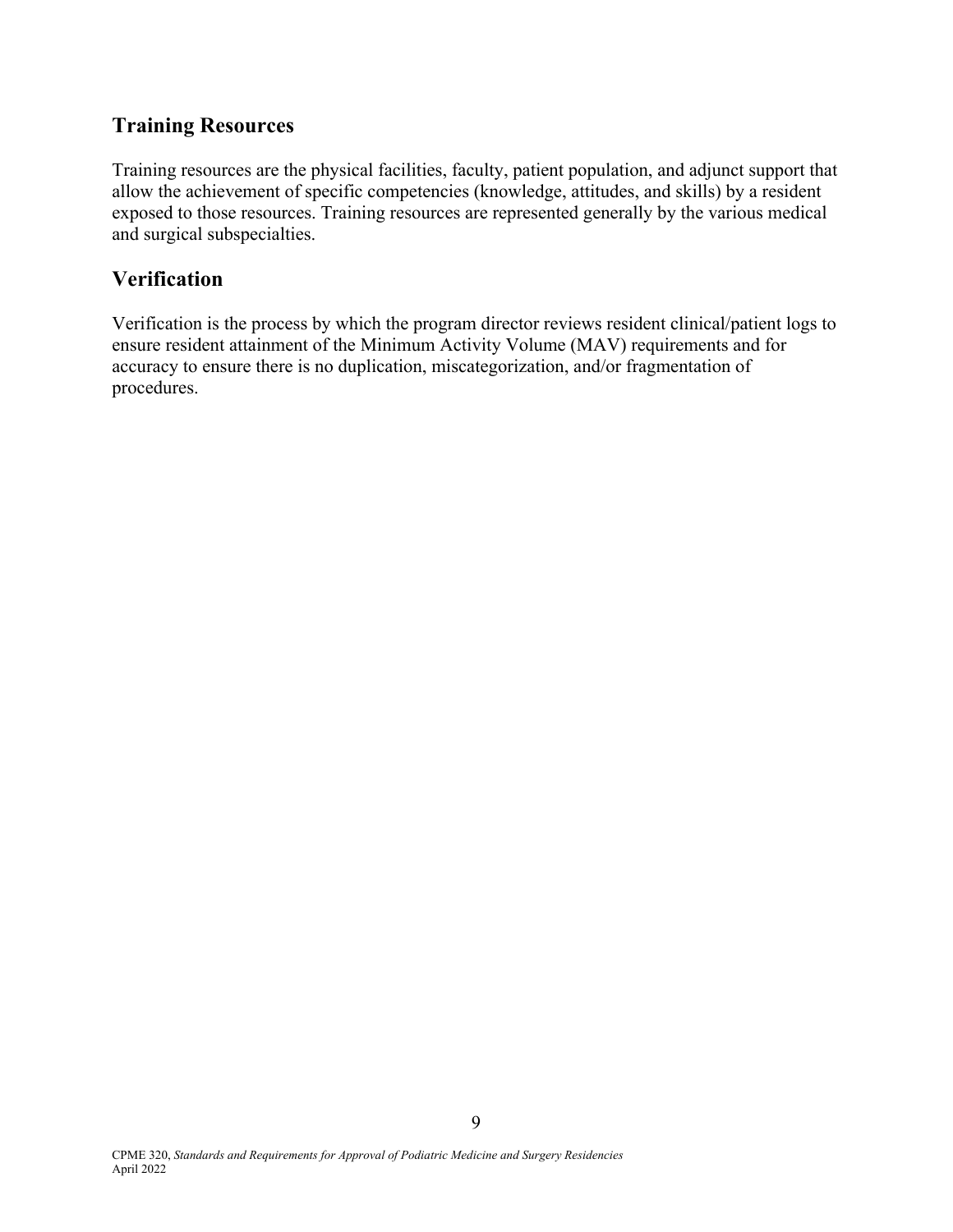# **STANDARDS FOR APPROVAL OF PODIATRIC RESIDENCY PROGRAMS**

The following standards pertain to all residency programs for which initial or continuing approval is sought. The standards encompass essential elements including sponsorship, administration, program development, clinical expectations, and assessment.

# **INSTITUTIONAL STANDARDS:**

- *1.0 The sponsorship of a podiatric medicine and surgery residency is under the specific administrative responsibility of a health-care institution or college of podiatric medicine that develops, implements, and monitors the residency program.*
- *2.0 The sponsoring institution ensures the availability of appropriate facilities and resources for residency training.*
- *3.0 The sponsoring institution formulates, publishes, and implements policies affecting the resident.*
- *4.0 The sponsoring institution reports to the Council on Podiatric Medical Education regarding the conduct of the residency program in a timely manner and at least annually.*

### **PROGRAM STANDARDS:**

- *5.0 The residency program has a well-defined administrative organization with clear lines of authority and a qualified faculty.*
- *6.0 The podiatric medicine and surgery residency is a resource-based, competency-driven, assessment-validated program that consists of three years of postgraduate training in inpatient and outpatient medical and surgical management. The sponsoring institution provides training resources that facilitate the resident's sequential and progressive achievement of specific competencies.*
- *7.0 The residency program conducts self-assessment and assessment of the resident based upon the competencies.*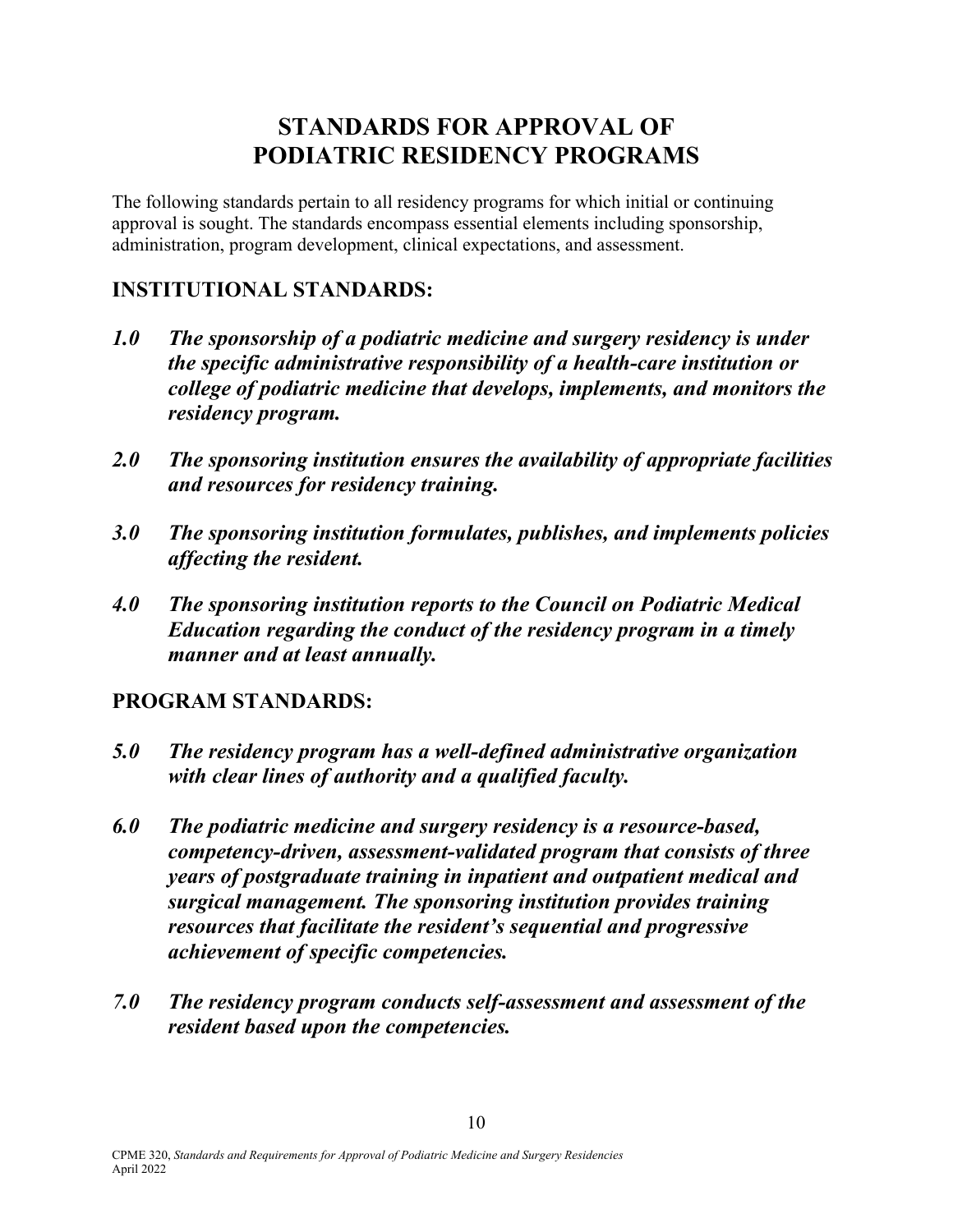# **INSTITUTIONAL STANDARDS AND REQUIREMENTS**

- *1.0 The sponsorship of a podiatric medicine and surgery residency is under the specific administrative responsibility of a health-care institution or college of podiatric medicine that develops, implements, and monitors the residency program.*
	- **1.1 The sponsor shall be a hospital, academic health center, or college of podiatric medicine. Hospital facilities shall be provided under the auspices of the sponsoring institution or through an affiliation with an accredited institution(s) where the affiliation is specific to residency training.**

 A surgery center may co-sponsor a residency with a hospital, academic health center, and/or college of podiatric medicine but cannot be the sole sponsor of the program.

 Institutions that co-sponsor a residency program must define their relationship to each other to delineate the extent to which financial, administrative, and teaching resources are to be shared. The document defining the relationship between the cosponsoring institutions and the resident contracts must describe arrangements established for the residency program and the resident in the event of dissolution of the co-sponsorship.

- **1.2 The health-care institution(s) in which residency training is primarily conducted shall be accredited by the Joint Commission, the American Osteopathic Association, or a health-care agency approved by the Centers for Medicare and Medicaid Services. The college of podiatric medicine shall be accredited by the Council on Podiatric Medical Education.**
- **1.3 The sponsoring institution shall formalize arrangements with each training site by means of a written agreement that defines clearly the roles and responsibilities of each institution and/or facility involved.**

 When training is provided at an affiliated training site, the participating institutions must:

• indicate their respective training commitments through an affiliation agreement reaffirmed at least once every five years.

This document must:

 acknowledge the affiliation and delineate financial support (including resident liability) and educational contributions of each training site;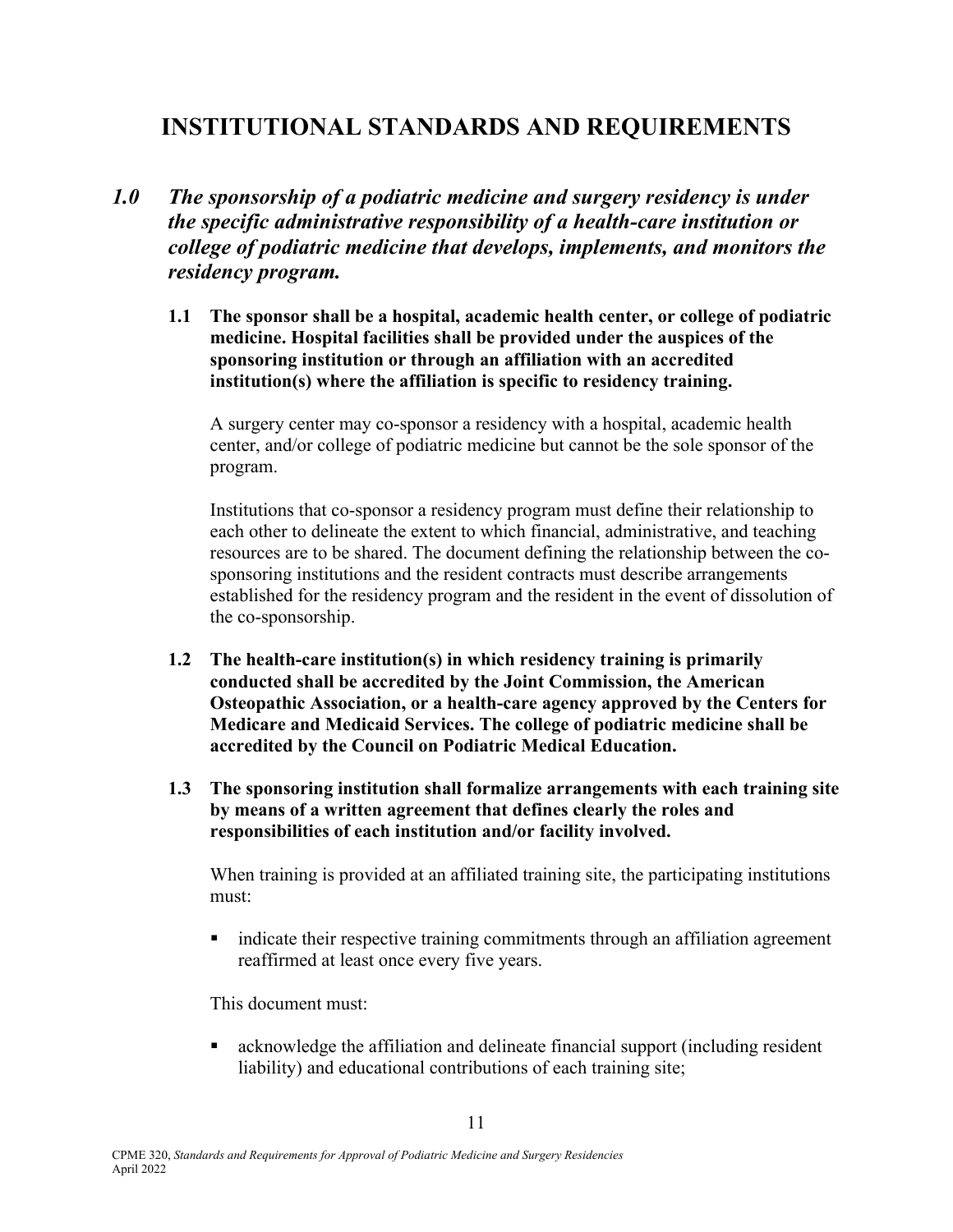- be signed by the chief administrative officer or designee of each participating institution or facility;
- include an effective date; and
- be forwarded to the program director.

 If the program director does not participate actively at the affiliated training site, or if a significant portion of the program is conducted at the affiliated training site, a site coordinator must be designated formally to ensure appropriate conduct of the program at this training site. The site coordinator must hold a staff appointment at the affiliated site and be a faculty member involved actively in the program at the affiliated institution or facility. Written confirmation of this appointment must include the signatures of the program director and the site coordinator.

 The expected daily commute to each sponsoring and affiliated training site must not have a detrimental effect upon the educational experience of the resident. Training provided abroad may not be counted toward the requirements of any training resource.

### *2.0 The sponsoring institution ensures the availability of appropriate facilities and resources for residency training.*

#### **2.1 The sponsoring institution shall ensure that the physical facilities, equipment, and resources of the primary and affiliated training site(s) are sufficient to permit achievement of the stated competencies of the residency program.**

 The physical plant must be well maintained and properly equipped to provide an environment conducive to teaching, learning, and providing patient care. Adequate patient treatment areas, adequate training resources, and a health information management system must be available for resident training.

 The sponsoring institution must have been in operation for at least 12 months before submitting an application for approval to assure that sufficient resources are available for the residency program. The institution should have had an active podiatric service for at least 12 months prior to submitting an application for approval.

#### **2.2 The sponsoring institution shall afford the resident ready access to adequate library resources, including a diverse collection of current podiatric and nonpodiatric medical texts and other pertinent reference resources (i.e., journals and audiovisual materials/instructional media).**

 Library resources should be located on site or within close geographic proximity to the institution(s) at which the resident is afforded training. Library services must include the electronic retrieval of information from medical databases.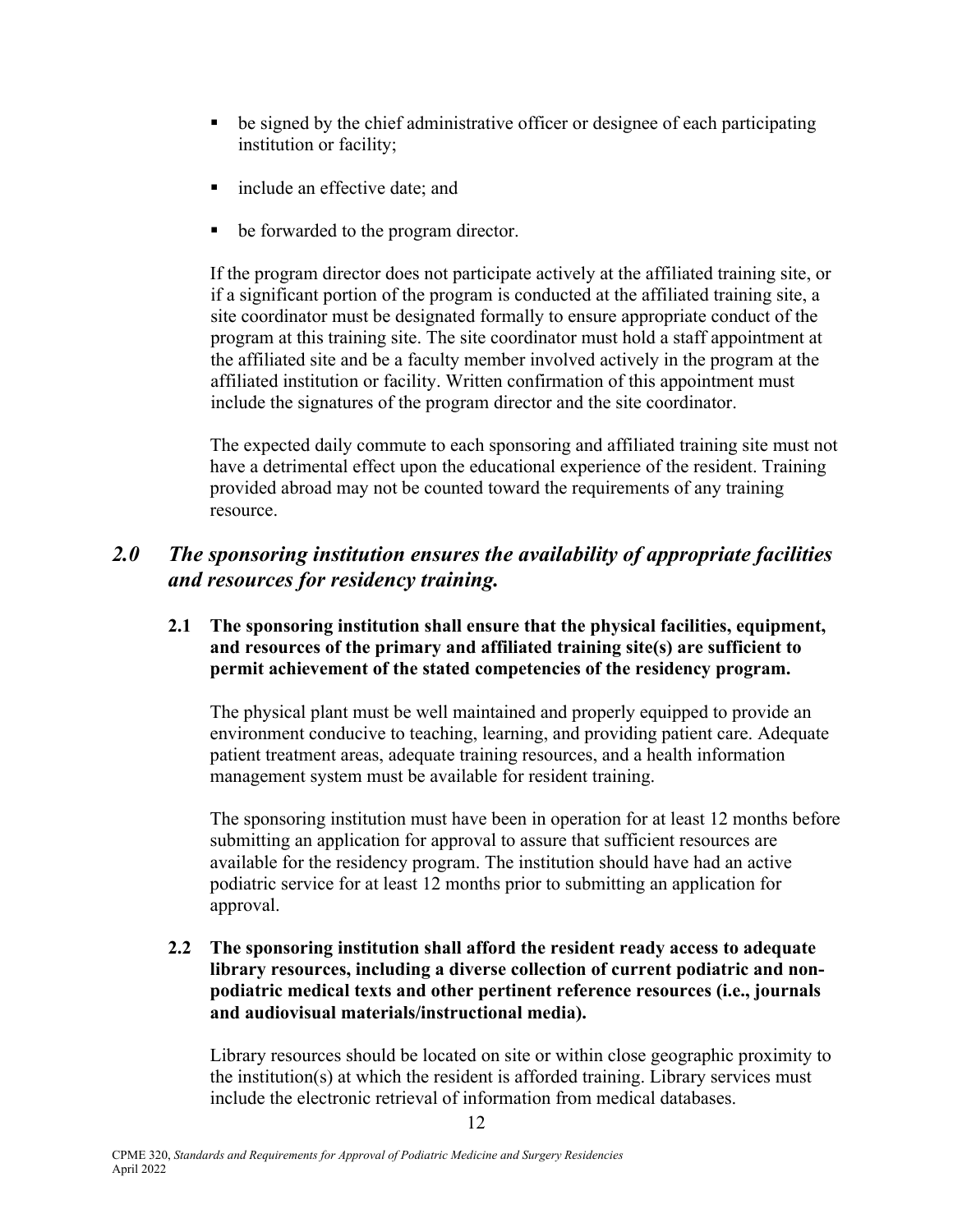- **2.3 The sponsoring institution shall afford the resident ready access to adequate information technologies and resources.**
- **2.4 The sponsoring institution shall afford the resident ready access to adequate office and study spaces at the institution(s) in which residency training is primarily conducted.**
- **2.5 The sponsoring institution shall provide designated support staff to ensure efficient administration of the residency program.**

 The institution must ensure that neither the program director nor the resident assumes the responsibility of clerical personnel. The institution must ensure that the resident does not assume the responsibilities of nurses, podiatric medical assistants, or operating room or laboratory technicians.

### *3.0 The sponsoring institution formulates, publishes, and implements policies affecting the resident.*

- **3.1 The sponsoring institution shall utilize a residency selection committee to interview and select prospective resident(s). The committee shall include the program director and individuals who are active in the residency program.**
- **3.2 The sponsoring institution shall conduct its process of interviewing and selecting residents equitably and in an ethical manner.**

The sponsoring institution must provide the prospective resident information describing the selection process and conditions of appointment established for the program. Interviews must not occur prior to, or be in conflict with, interview dates established by the national resident application matching service with which the residency program participates. The sponsoring institution must make the residency curriculum available to the prospective resident.

- **3.3 The sponsoring institution shall participate in a national resident application matching service. The sponsoring institution shall not obtain a binding commitment from the prospective resident prior to the date established by the national resident matching service in which the institution participates.**
- **3.4 Application fees, if required, shall be paid to the sponsoring institution and shall be used only to recover costs associated with processing the application and conducting the interview process.**

 The sponsoring institution must publish its policies regarding application fees (i.e., amount, due date, uses, and refunds).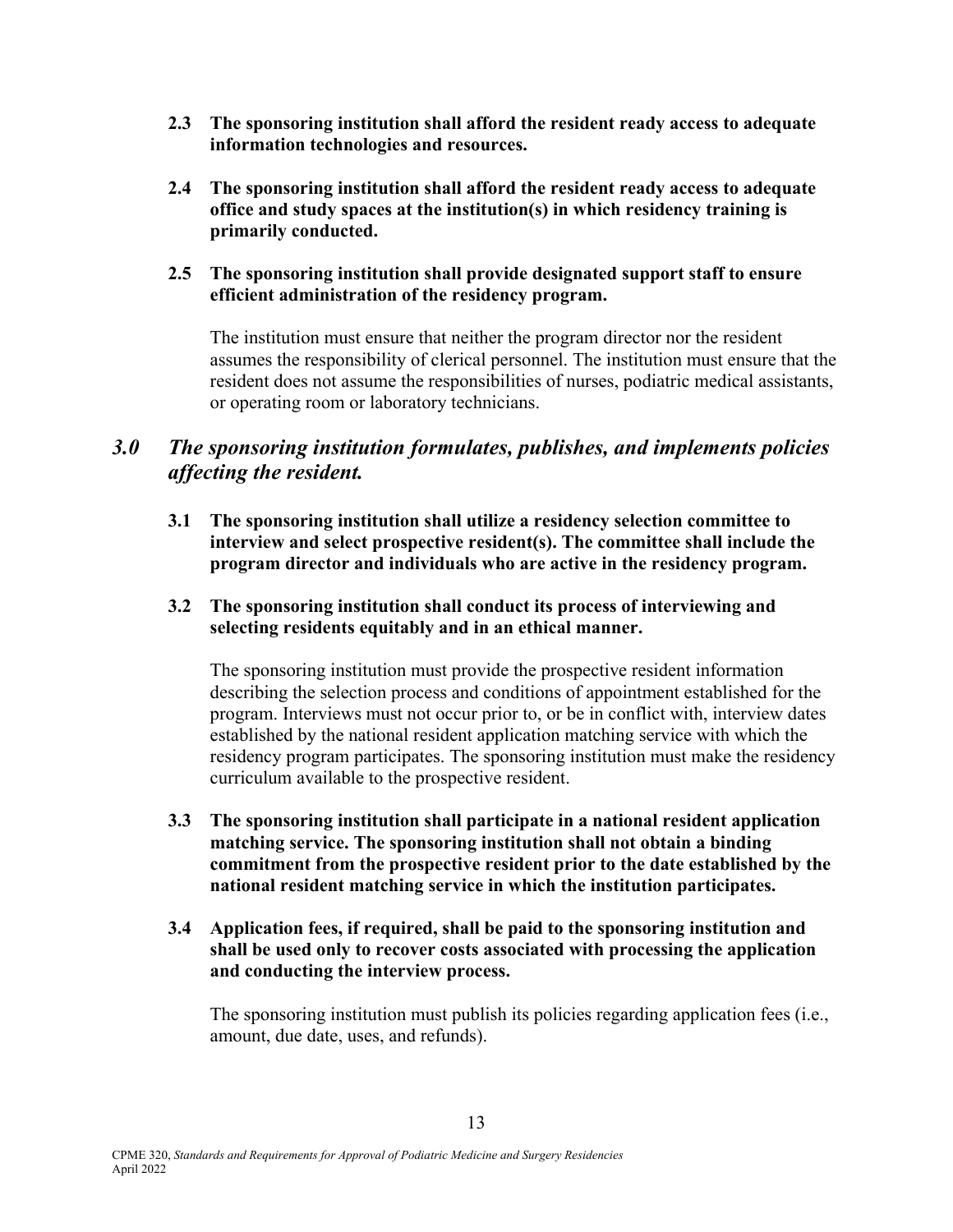- **3.5 The sponsoring institution shall inform all applicants as to the completeness of the application as well as the final disposition of the application (acceptance or denial).**
- **3.6 The sponsoring institution shall accept only graduates of colleges of podiatric medicine accredited by the Council on Podiatric Medical Education. Prior to beginning the residency, all applicants shall have passed the Parts I and II examinations of the National Board of Podiatric Medical Examiners.**
- **3.7 The sponsoring institution shall ensure that the resident is compensated equitably with and is afforded the same rights and privileges as other residents at the institution.**

If the sponsoring institution does not offer other residency programs, then the resident must be compensated equitably with other residents in the geographic area.

 The stipend offered by the institution is determined as an annual salary. The amount of resident compensation must not be contingent on the productivity of the individual resident.

The resident cannot be hired as an independent contractor.

 The sponsoring institution should disclose annually to the program director the current amounts of direct and indirect graduate medical education reimbursement received by the sponsoring institution.

**3.8 The sponsoring institution shall provide the resident a written contract or letter of appointment. The contract or letter shall state whether the reconstructive rearfoot/ankle credential is being offered and the amount of the resident stipend. The contract or letter shall be signed and dated by the chief administrative officer of the institution or designated senior administrative officer, the program director, and the resident.** 

 When a letter of appointment is utilized, a written confirmation of acceptance must be executed by the prospective resident and forwarded to the chief administrative officer or designated senior administrative officer. In the case of a co-sponsored program, the contract or letter of appointment must be signed and dated by the chief administrative officer or designated senior administrative officer of each cosponsoring institution, the program director, and the resident.

 Programs approved by the Council to exceed 36 months of training must state the extended program length in the contract.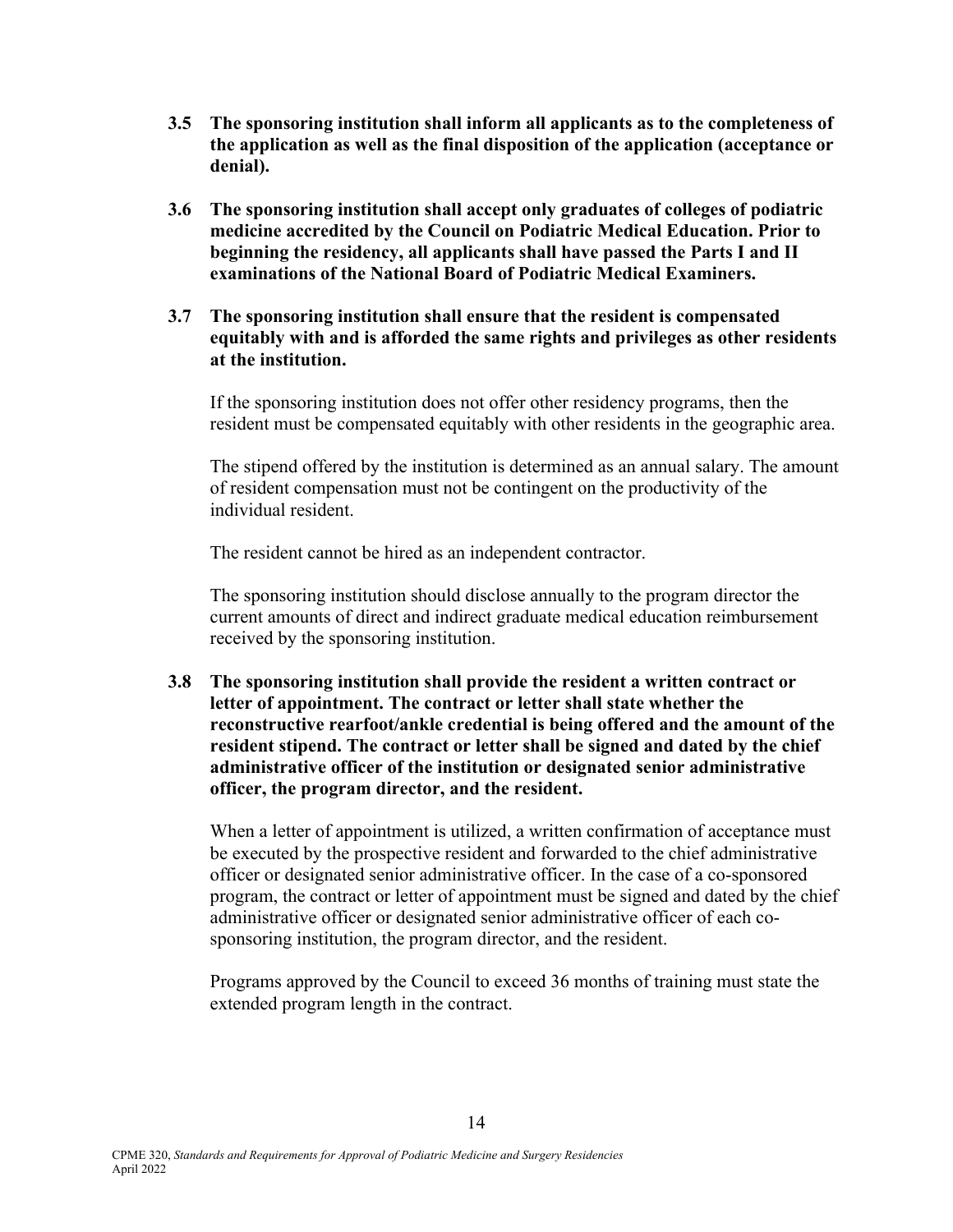#### **3.9 The sponsoring institution shall include or reference the following items in the contract or letter of appointment:**

#### **a. Resident duties and hours of work**

 The sponsoring institution must prohibit resident participation in any outside activities that could adversely affect the resident's ability to function in the training program.

#### **b. Duration of the agreement**

### **c. Health insurance benefits**

 The sponsoring institution must provide health insurance for the resident for the duration of the training program. The resident's health insurance must be at least equivalent to that afforded other professional employees at the sponsoring institution.

#### **d. Professional, family, and sick leave benefits**

The resident's leave benefits must be at least equivalent to those afforded other professional employees at the sponsoring institution.

#### **e. Leave of absence**

 The sponsoring institution must establish a policy pertaining to leave of absence or other interruption of the resident's designated training period. In accordance with applicable laws, the policy must address continuation of pay and benefits and the effect of the leave of absence on meeting the requirements for completion of the residency program.

### **f. Professional liability insurance coverage**

 The sponsoring institution must provide professional liability insurance for the resident that is effective when training commences and continues for the duration of the training program. This insurance must cover all rotations at all training sites and must provide protection against awards from claims reported or filed after the completion of training if the alleged acts or omissions of the resident were within the scope of the residency program. The sponsoring institution must provide the resident with proof of coverage upon request.

 **g. Other benefits if provided (e.g., meals, uniforms, vacation policy, housing provisions, payment of dues for membership in national, state, and local professional organizations, and disability insurance benefits)**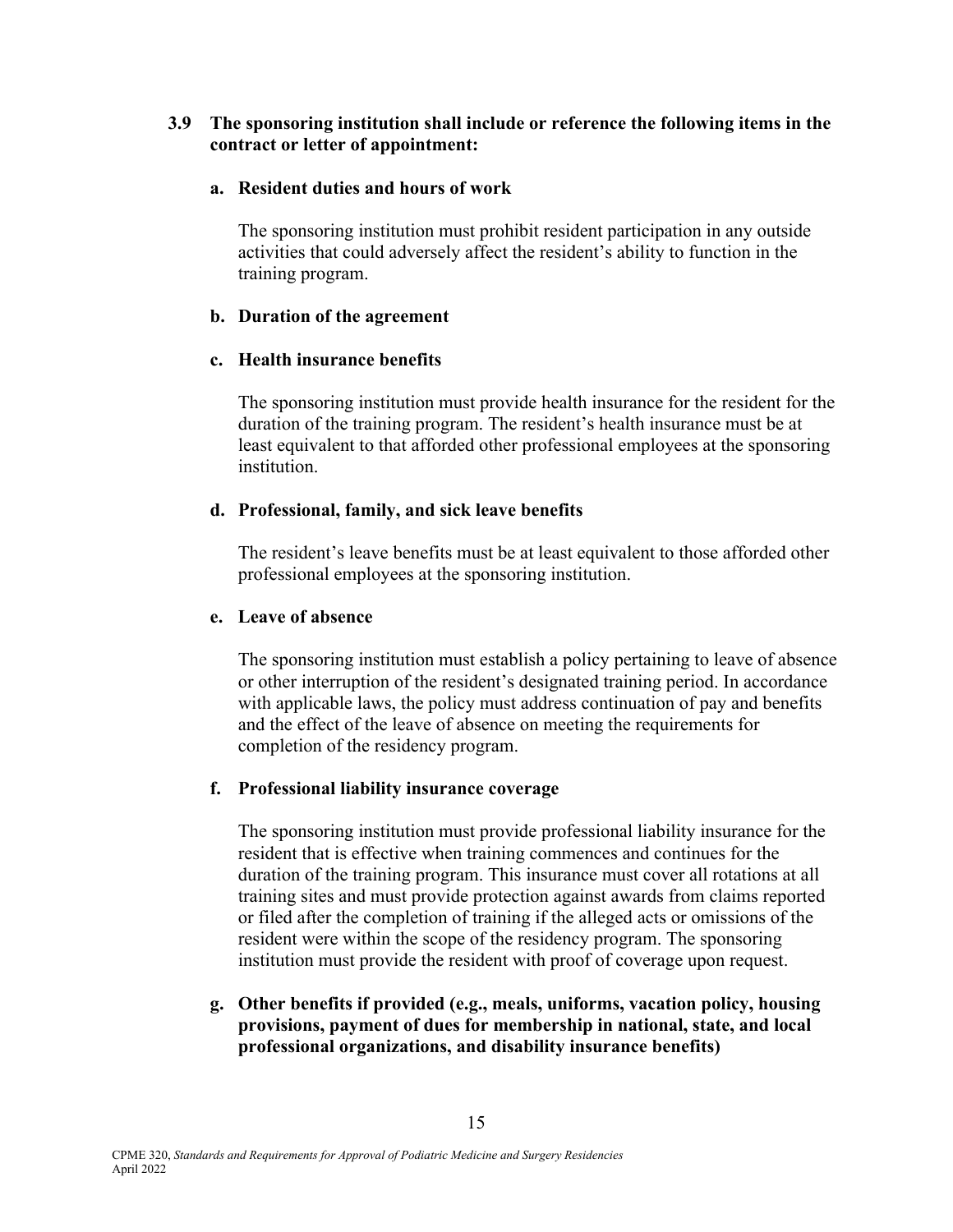**3.10 The sponsoring institution shall develop a residency manual distributed to and acknowledged in writing by the resident at the beginning of the program and following any revisions. The manual shall include, but not be limited to, the following:** 

#### **a. The mechanism of appeal**

 The sponsoring institution must establish a written mechanism of appeal that ensures due process for the resident and the sponsoring institution, should there be a dispute between the parties. Any individual possessing a conflict of interest related to the dispute, including the program director, must be excluded from all levels of the appeal process.

#### **b. The remediation methods established to address instances of unsatisfactory resident performance**

The sponsoring institution must establish and delineate remediation methods to address instances of unsatisfactory resident performance (academic and/or attitudinal) and that identify the time frame allowed for remediation. Remediation methods may include, but not be limited to, requiring that the resident repeat particular training experiences, spend additional hours in a clinic, or complete additional assigned reading to facilitate achievement of the stated competencies of the curriculum. Remediation should be completed no later than three months beyond the normal length of the residency program.

### **c. The rules and regulations for the conduct of the resident**

### **d. Competencies specific to each rotation (refer to requirements 6.1 and 6.4)**

### **e. Training schedule**

 The schedule must be for the length of the residency (36 or 48 months, if applicable), reflect the number of approved residency positions, and clearly identify the rotation, location, format, and date of each rotation. (refer to requirement 6.3)

### **f. Schedule of didactic activities (refer to requirement 6.7)**

- **g. Journal review schedule (refer to requirement 6.8)**
- **h. Assessment documents (refer to requirement 7.2)**

### **i. CPME 320 and CPME 330**

 These documents may be provided within the manual or the manual may include links to the residency section of CPME's website.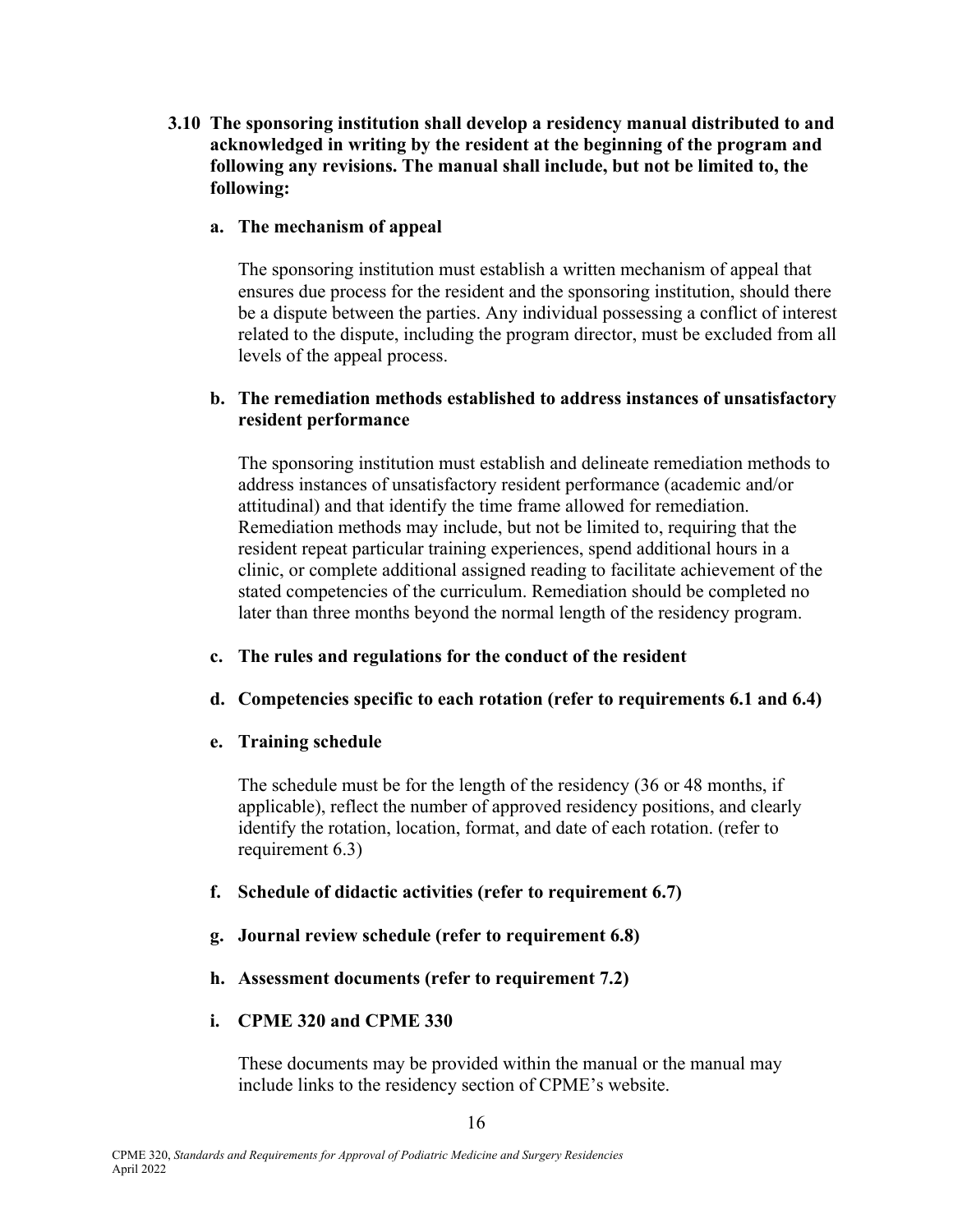**3.11 The sponsoring institution shall provide the resident a certificate verifying satisfactory completion of training requirements. The certificate shall identify the program as a Podiatric Medicine and Surgery Residency and shall state the date of completion of the resident's training.**

The certificate must include the following:

- The statement "Approved by the Council on Podiatric Medical Education"
- At a minimum, the certificate must be signed by the program director and the chief administrative officer, or designated senior administrative officer. In the case of a co-sponsored program, the certificate must be signed by the chief administrative officer or designated senior administrative officer of each cosponsoring institution and the program director.
- Date of completion
- Identification of the residency as a "Podiatric Medicine and Surgery Residency"
- If applicable, the certificate must identify the added credential as "with the added credential in Reconstructive Rearfoot/Ankle Surgery"

### **3.12 The sponsoring institution shall ensure that the residency program is established and conducted in an ethical manner.**

 The conduct of the residency must focus upon the educational development of the resident rather than on service responsibility to individual faculty members.

### *4.0 The sponsoring institution reports to the Council on Podiatric Medical Education regarding the conduct of the residency program in a timely manner and at least annually.*

**4.1 The sponsoring institution shall report annually to the Council office on institutional data, residents completing training, residents selected for training, changes in the curriculum, and other information requested by the Council and/or the Residency Review Committee.**

#### **4.2 The sponsoring institution shall inform the Council office in writing within 30 calendar days of substantive changes in the program.**

 The sponsoring institution must inform the Council of changes in areas including, but not limited to, sponsorship, affiliated training sites, resignation or termination of the program director, appointment of a new program director, curriculum, a significant increase or decrease in faculty, and resident resignation, termination, or transfer.

**4.3 The sponsoring institution shall provide the Council office copies of its correspondence to program applicants, and current and incoming residents informing them of adverse actions or voluntary termination of the program.**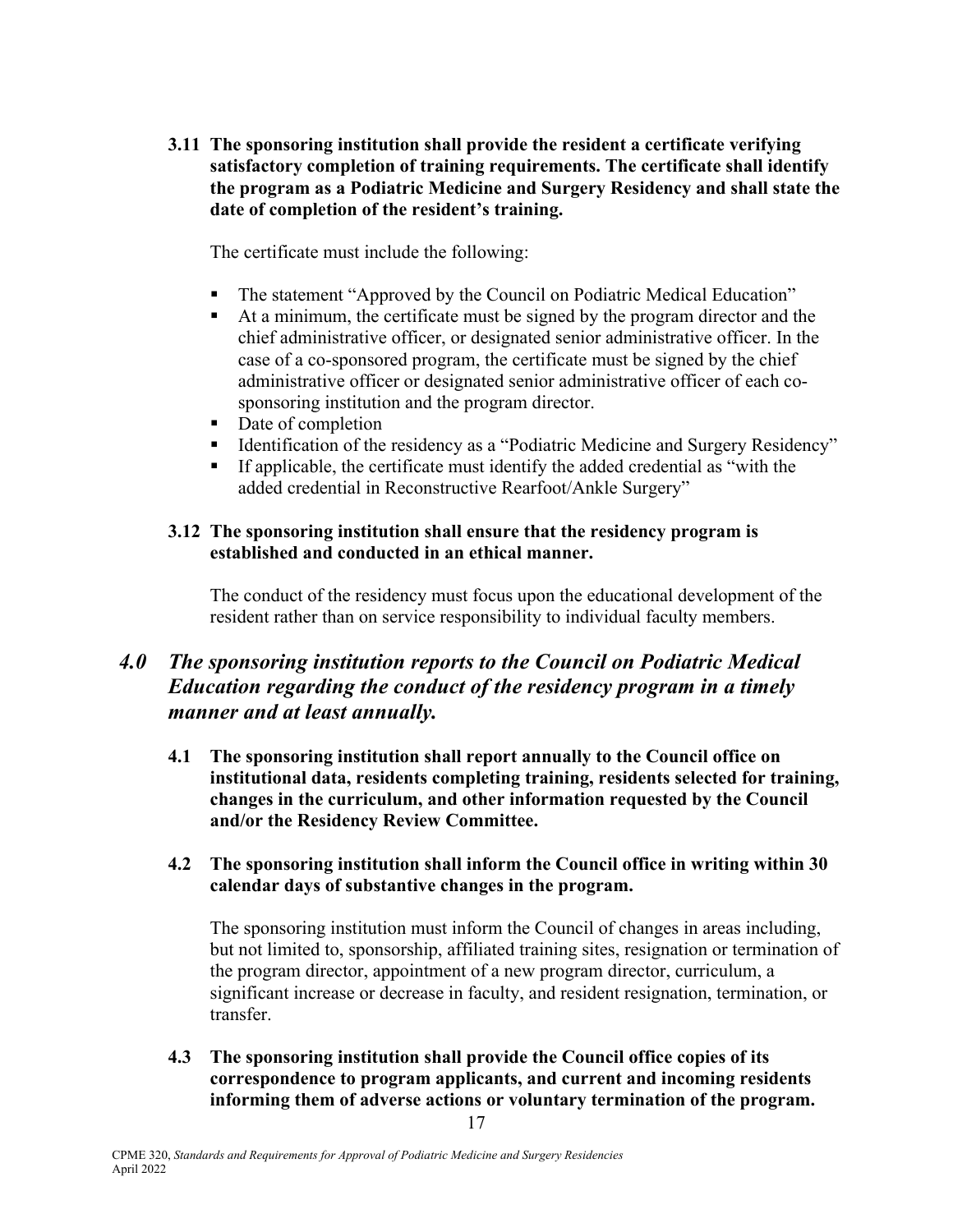#### **Program applicants shall be notified prior to the interview.**

 The institution must submit either the program applicants' and the current and incoming residents' written acknowledgment of the status of the program or verifiable documentation of the program applicants' and the current and incoming residents' receipt of the institution's letter. These materials must be received in the Council office within 50 calendar days of the program director's receipt of the letter informing the institution of the action taken by the Review Committee or the Council.

 Adverse actions include, probation, administrative probation, withholding of provisional approval, and withdrawal of approval.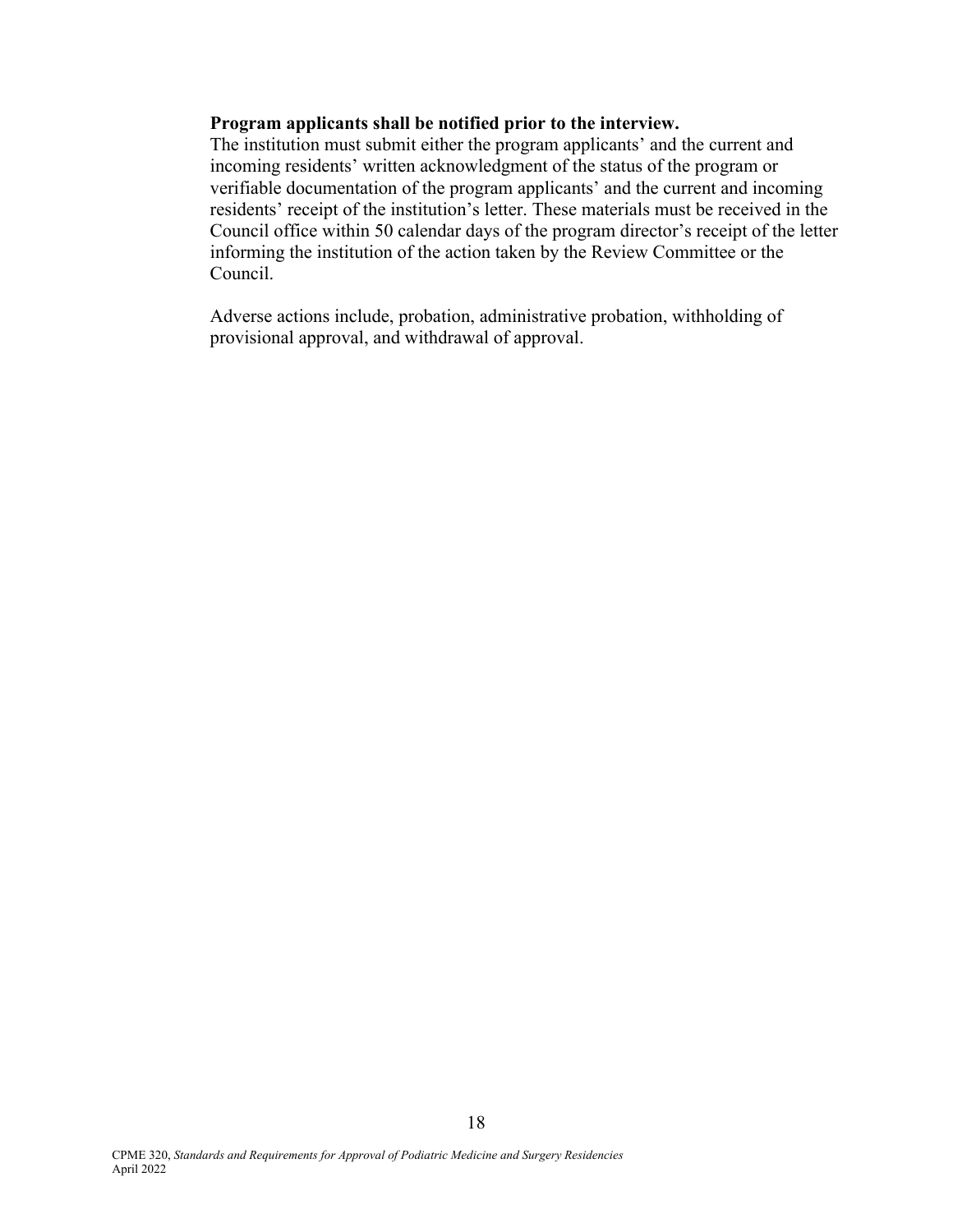# **PROGRAM STANDARDS AND REQUIREMENTS**

### *5.0 The residency program has a well-defined administrative organization with clear lines of authority and a qualified faculty.*

**5.1 The sponsoring institution shall designate one podiatric physician as program director to serve as administrator of the residency program. The program director shall be provided proper authority by the sponsoring institution to fulfill the responsibilities required of the position.** 

 The sponsoring institution must provide compensation to the program director. This compensation must be commensurate with that provided other residency directors at the institution. If the sponsoring institution does not offer other residency programs, then the program director must be compensated equitably with other program directors in the geographic area.

 The program director must be a member of the medical staff of the sponsoring institution, or in the case of a co-sponsorship, at one of the sponsoring institutions. The program director must be a member of the graduate medical education committee or equivalent within the institution. The program director should be a member of national, state, and/or local professional organization(s).

 Because of the potential of creating confusion in the leadership and direction of the program, co-directorship is specifically prohibited; however, the program director may appoint an assistant director to assist in administration of the residency program. A residency training committee also may be established to assist the program director in the administration of the residency program.

 The sponsoring institution must provide an orientation when the program director is new to this position. A consultant may be utilized to present or participate in this orientation.

Co-sponsoring institutions must designate one program director responsible for the entire co-sponsored residency. This individual must be provided the authority and have the ability to oversee resident training at all sites.

#### **5.2 The program director shall possess appropriate clinical, administrative, and teaching qualifications suitable for implementing the residency and achieving the stated competencies of the residency.**

 The program director should be certified in the specialty area(s) by the American Board of Foot and Ankle Surgery and/or the American Board of Podiatric Medicine.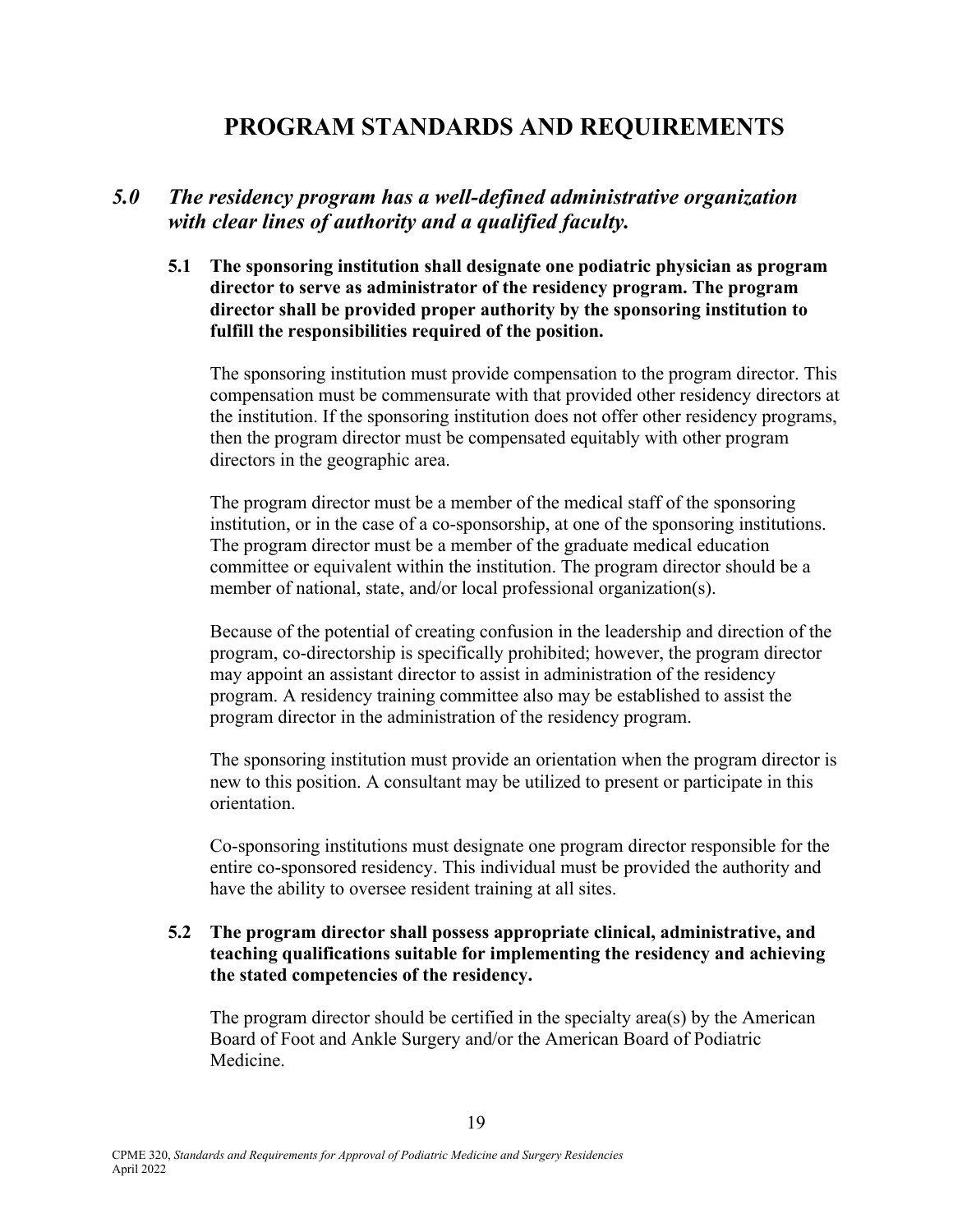**5.3 The program director shall be responsible for the administration of the residency in all participating institutions. The program director shall be able to devote sufficient time to fulfill the responsibilities required of the position. The program director shall ensure that each resident receives equitable training experiences.** 

 The director is responsible for maintenance of records related to the educational program, communication with the Residency Review Committee and Council on Podiatric Medical Education, scheduling of training experiences, instruction, supervision, review and verification of logs, evaluation of the resident, periodic review and revision of curriculum content, and program self-assessment. In a cosponsored program, the director is responsible for ensuring that the Council is provided requested information for all residents at all training sites, not just at one of the co-sponsoring sites (e.g., the institution at which the director is based).

 The director must not delegate to the resident maintenance of records related to the educational program, communication with the Residency Review Committee and Council on Podiatric Medical Education, scheduling of training experiences, instruction, supervision, verification of logs, evaluation of the resident, periodic review and revision of curriculum content, and program self-assessment.

 The director must ensure resident participation in training resources and didactic experiences (e.g., lectures, journal review sessions, conferences, and seminars).

#### **5.4 The program director shall participate at least annually in faculty development activities (i.e., administrative, organizational, teaching, and/or research skills for residency programs).**

 The faculty development activities should be approved as continuing education programs by the Council on Podiatric Medical Education or another appropriate agency. Formal faculty development programs provided by teaching hospitals and colleges that do not offer continuing education activities also will be acceptable if appropriate documentation is provided of the program's nature, duration, and attendance.

#### **5.5 The residency program shall have a sufficient complement of podiatric and non-podiatric medical faculty to achieve the stated competencies of the residency and to supervise and evaluate the resident.**

 The complement of faculty relates to the number of residents, institutional type and size, organization and capabilities of the services through which the resident rotates, and training experiences offered outside the sponsoring institution.

 Faculty members must take an active role in the presentation of lectures, conferences, journal review sessions, and other didactic activities. Faculty members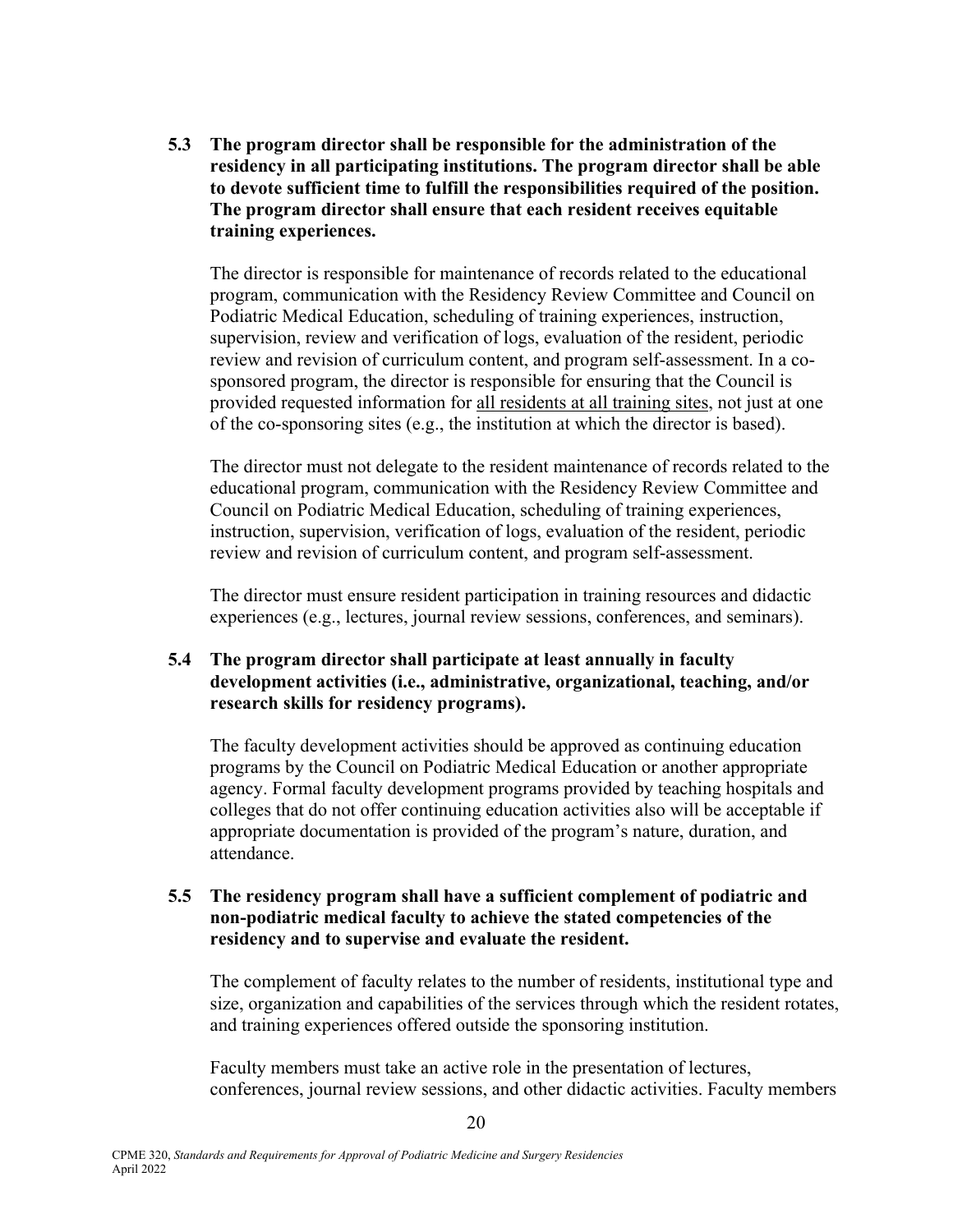must supervise and evaluate the resident in clinical sessions and assume responsibility for the quality of care provided by the resident during the clinical sessions that they supervise. Faculty members must discuss patient evaluation, treatment planning, patient management, complications, and outcomes with the resident and review records of patients assigned to the resident to ensure the accuracy and completeness of these records.

#### **5.6 Podiatric and non-podiatric medical faculty members shall be qualified by education, training, experience, and clinical competence in the subject matter for which they are responsible.**

The active podiatric faculty must include sufficient representation by individuals certified by each board recognized by the Joint Committee on the Recognition of Specialty Boards, or by individuals possessing other specialized qualifications acceptable to the Residency Review Committee.

 Podiatric faculty should participate in faculty development activities to improve teaching, research, and evaluation skills.

## *6.0 The podiatric medicine and surgery residency is a resource-based, competency-driven, assessment-validated program that consists of three years of postgraduate training in inpatient and outpatient medical and surgical management. The sponsoring institution provides training resources that facilitate the resident's sequential and progressive achievement of specific competencies.*

 The resident must be afforded training in the breadth of podiatric health care. Completion of a podiatric residency leads to the following certification pathways – the American Board of Podiatric Medicine and foot surgery of the American Board of Foot and Ankle Surgery.

 Completion of a podiatric residency with the added credential in reconstructive rearfoot/ankle surgery leads to the reconstructive rearfoot/ankle surgery certification pathway of ABFAS.

 All required curricular elements must be completed within 36 months. Additional educational experiences may be added to the curriculum allowing up to 48 months. Programs that extend the residency beyond 36 months must present a clear educational rationale consistent with program requirements. The program director must obtain the approval of the sponsoring institution and the Residency Review Committee prior to implementation and at each subsequent approval review of the program.

The Council and RRC view the following experiences to be essential to the conduct of a residency (although experiences need not be limited to the following):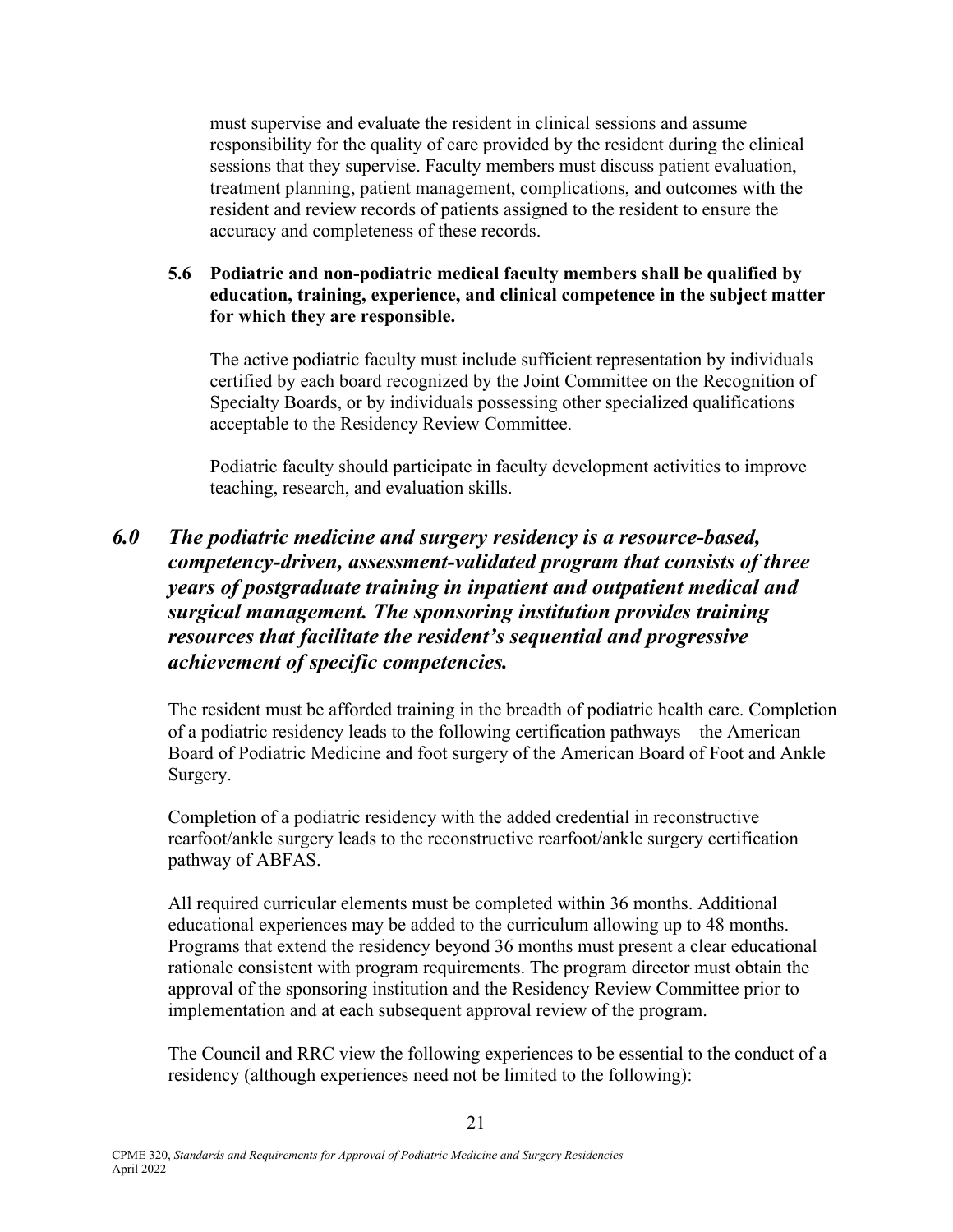- Clinical experience, providing an appropriate opportunity to expand the resident's competencies in the care of diseases, disorders, and injuries of the foot, ankle, and their governing and related structures by medical, biomechanical, and surgical means.
- Clinical experience, providing participation in complete preoperative and postoperative patient care in order to enhance the resident's competencies in the perioperative care of diseases, disorders, and injuries of the foot, ankle, and their governing and related structures.
- Clinical experience, providing an opportunity to expand the resident's competencies in the breadth of podiatric and non-podiatric medical and surgical evaluation and management.
- Didactic experience, providing an opportunity to expand the resident's knowledge in the breadth of podiatric and non-podiatric medical and surgical evaluation and management.

### **6.1 The curriculum shall be clearly defined and oriented to assure that the resident achieves the competencies identified by the Council.**

At the beginning of the training year, all individuals involved in the training program must be provided the training schedule, competencies, and assessment documents for their respective rotations.

 The curriculum must provide the resident a sufficient volume and diversity of experiences in the supervised diagnosis and management of patients with a variety of diseases, disorders, and injuries through achievement of the competencies listed below.

### **A. Prevent, diagnose, and medically and surgically manage diseases, disorders, and injuries of the pediatric and adult lower extremity.**

- 1. Perform and interpret the findings of a thorough problem-focused history and physical exam, including problem-focused history, neurologic examination, vascular examination, dermatologic examination, musculoskeletal examination, biomechanical examination, and gait analysis.
- 2. Formulate an appropriate diagnosis and/or differential diagnosis.
- 3. Perform (and/or order) and interpret appropriate diagnostic studies, including:
	- Medical imaging, including plain radiography, stress radiography, fluoroscopy, nuclear medicine imaging, MRI, CT, diagnostic ultrasound, vascular imaging.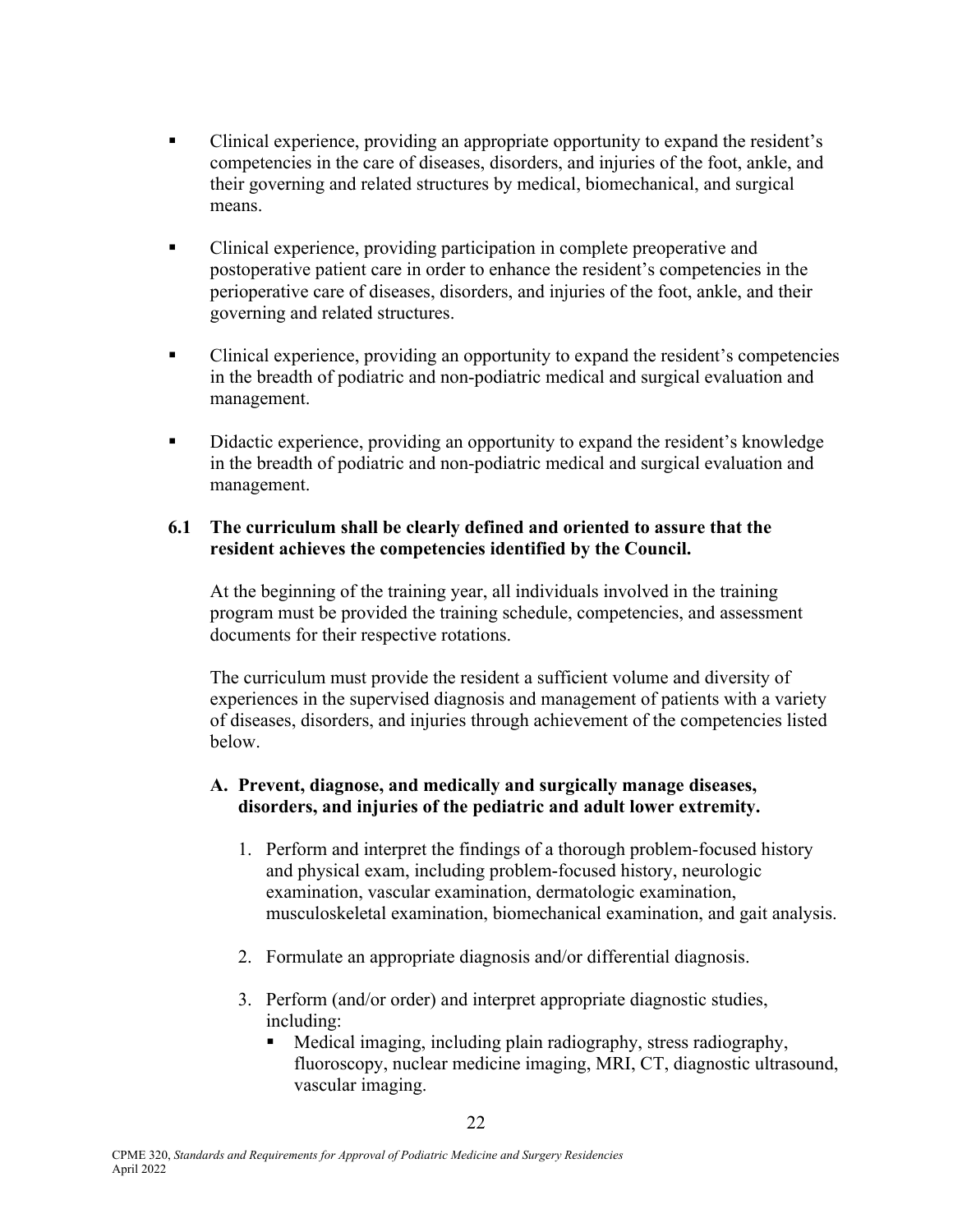- Laboratory tests in hematology, serology/immunology, toxicology, and microbiology, to include blood chemistries, drug screens, coagulation studies, blood gases, synovial fluid analysis, urinalysis.
- Pathology, including anatomic and cellular pathology.
- Other diagnostic studies, including electrodiagnostic studies, noninvasive vascular studies, bone mineral densitometry studies, compartment pressure studies.
- 4. Formulate and implement an appropriate plan of management, including:
	- Direct participation of the resident in the evaluation and management of patients in a clinic/office setting.
		- perform biomechanical cases and manage patients with lower extremity disorders utilizing a variety of prosthetics, orthotics, and footwear.
	- Management when indicated, including
		- dermatologic conditions.
		- manipulation/mobilization of foot/ankle joint to increase range of motion/reduce associated pain and of congenital foot deformity.
		- closed fractures and dislocations including pedal fractures and dislocations and ankle fracture/dislocation.
		- cast management.
		- tape immobilization.
		- orthotic, brace, prosthetic, and custom shoe management.
		- footwear and padding.
		- injections and aspirations.
		- physical therapy.
		- pharmacologic management, including the use of NSAIDs, antibiotics, antifungals, narcotic analgesics, muscle relaxants, medications for neuropathy, sedative/hypnotics, peripheral vascular agents, anticoagulants, antihyperuricemic/uricosuric agents, tetanus toxoid/immune globulin, laxatives/cathartics, fluid and electrolyte management, corticosteroids, anti-rheumatic medications.
	- Surgical management when indicated, including
		- evaluating, diagnosing, selecting appropriate treatment and avoiding complications.
		- progressive development of knowledge, attitudes, and skills in preoperative, intraoperative, and postoperative assessment and management in surgical areas including, but not limited to, the following: Digital Surgery, First Ray Surgery, Other Soft Tissue Foot Surgery, Other Osseous Foot Surgery, Reconstructive Rearfoot/Ankle Surgery (added credential only), Other Procedures (see Appendix A regarding the volume and diversity of cases and procedures to be performed by the resident).
	- Anesthesia management when indicated, including local and general, spinal, epidural, regional, and conscious sedation anesthesia.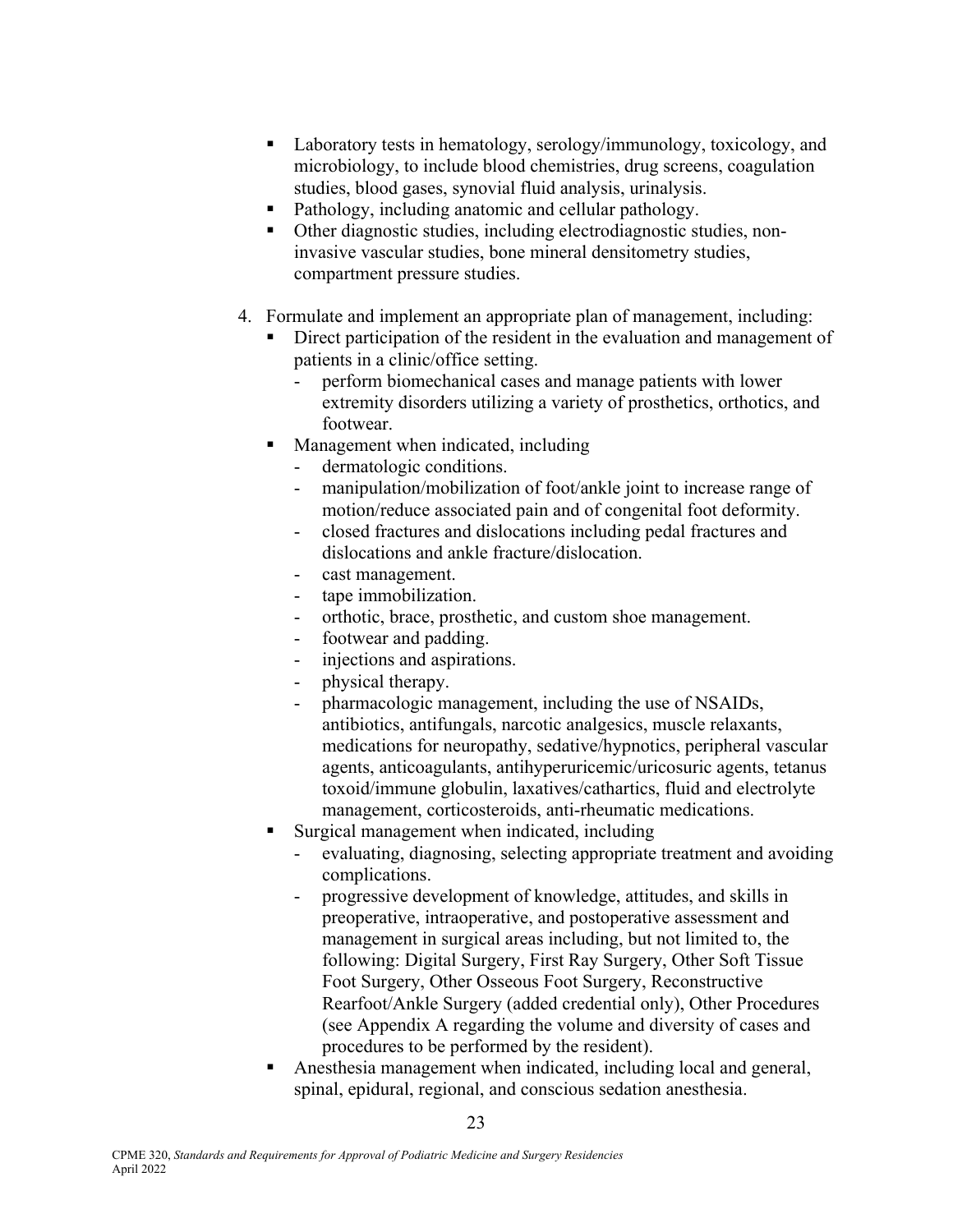- Consultation and/or referrals.
- **Lower extremity health promotion and education.**
- 5. Assess the treatment plan and revise it as necessary.
	- Direct participation of the resident in urgent and emergent evaluation and management of podiatric and non-podiatric patients.

#### **B. Assess and manage the patient's general medical and surgical status.**

- 1. Perform and interpret the findings of comprehensive medical history and physical examinations (including pre-operative history and physical examination), including (see Appendix A):
	- Comprehensive medical history.
	- **Comprehensive physical examination.** 
		- vital signs.
		- physical examination including head, eyes, ears, nose, and throat, neck, chest/breast, heart, lungs, abdomen, genitourinary, rectal, upper extremities, neurologic examination.
- 2. Formulate an appropriate differential diagnosis of the patient's general medical problem(s).
- 3. Recognize the need for (and/or order) additional diagnostic studies, when indicated, including (see also section A.3 for diagnostic studies not repeated in this section).
	- $\blacksquare$  EKG.
	- Medical imaging including plain radiography, nuclear medicine imaging, MRI, CT, diagnostic ultrasound.
	- **Laboratory studies including hematology, serology/immunology, blood** chemistries, toxicology/drug screens, coagulation studies, blood gases, microbiology, synovial fluid analysis, urinalysis.
	- Other diagnostic studies.
- 4. Formulate and implement an appropriate plan of management, when indicated, including appropriate therapeutic intervention, appropriate consultations and/or referrals, and appropriate general medical health promotion and education.
- 5. Participate actively in medicine and medical subspecialties rotations that include medical evaluation and management of patients from diverse populations, including variations in age, sex, psychosocial status, and socioeconomic status.
- 6. Participate actively in general surgery and surgical subspecialties rotations that include surgical evaluation and management of non-podiatric patients including, but not limited, to: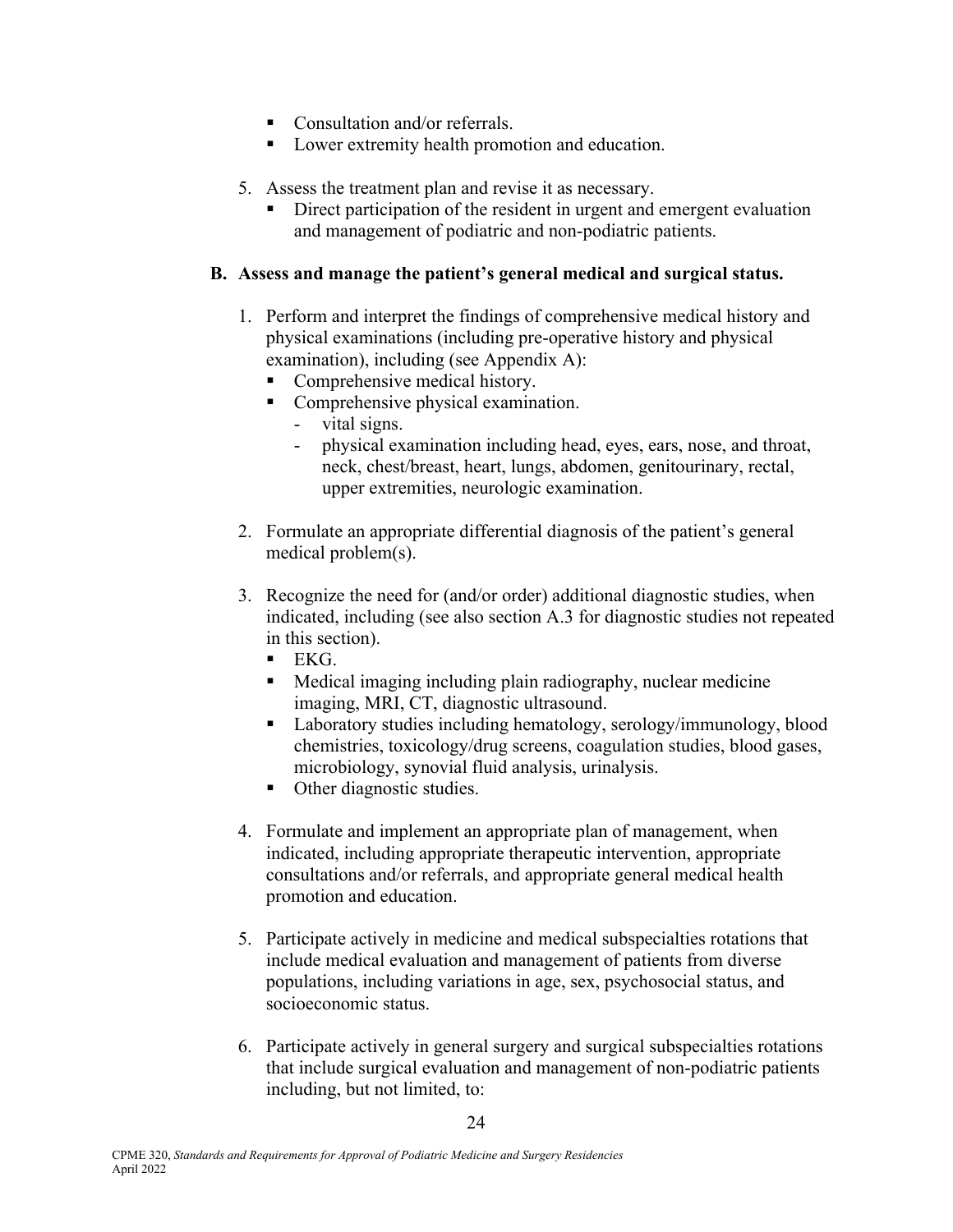- Understanding management of preoperative and postoperative surgical patients with emphasis on complications.
- Enhancing surgical skills, such as suturing, retracting, and performing surgical procedures under appropriate supervision.
- Understanding surgical procedures and principles applicable to nonpodiatric surgical specialties.
- 7. Participate actively in an anesthesiology rotation that includes pre-anesthetic and post-anesthetic evaluation and care, as well as the opportunity to observe and/or assist in the administration of anesthetics. Training experiences must include, but not be limited to:
	- **Local anesthesia.**
	- General, spinal, epidural, regional, and conscious sedation anesthesia.
- 8. Participate actively in an emergency medicine rotation that includes emergent evaluation and management of podiatric and non-podiatric patients.
- 9. Participate actively in an infectious disease rotation that includes, but is not limited to, the following training experiences:
	- Recognizing and diagnosing common infective organisms.
	- Using appropriate antimicrobial therapy.
	- Interpreting laboratory data including blood cultures, gram stains, microbiological studies, and antibiosis monitoring.
	- Exposure to local and systemic infected wound care.
- 10. Participate actively in a behavioral science rotation that includes, but is not limited to:
	- Understanding of psychosocial aspects of health care delivery.
	- Knowledge of and experience in effective patient-physician communication skills.
	- Understanding cultural, ethnic and socioeconomic diversity of patients.
	- Knowledge of the implications of prevention and wellness.

### **C. Practice with professionalism, compassion, and concern in a legal, ethical, and moral fashion.**

- 1. Abide by state and federal laws, including the Health Insurance Portability and Accountability Act (HIPAA), governing the practice of podiatric medicine and surgery.
- 2. Practice and abide by the principles of informed consent.
- 3. Understand and respect the ethical boundaries of interactions with patients, colleagues, and employees.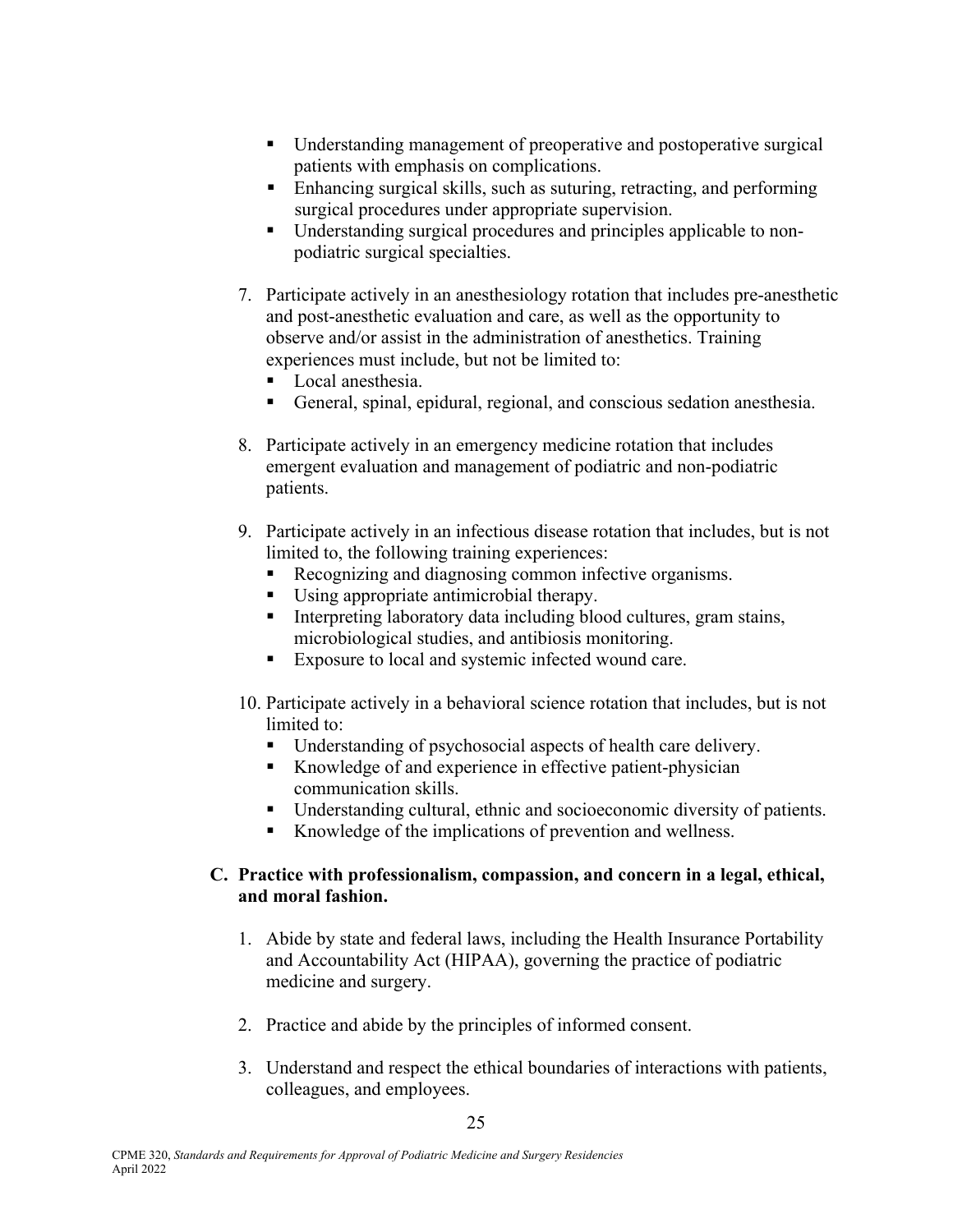- 4. Demonstrate professional humanistic qualities.
- 5. Demonstrate ability to formulate a methodical and comprehensive treatment plan with appreciation of health-care costs.

### **D. Communicate effectively and function in a multi-disciplinary setting.**

- 1. Communicate in oral and written form with patients, colleagues, payers, and the public.
- 2. Maintain appropriate medical records.

### **E. Manage individuals and populations in a variety of socioeconomic and health-care settings.**

- 1. Demonstrate an understanding of the psychosocial and health-care needs for patients in all life stages: pediatric through geriatric.
- 2. Demonstrate sensitivity and responsiveness to cultural values, behaviors, and preferences of one's patients when providing care to persons whose race, ethnicity, nation of origin, religion, gender, and/or sexual orientation is/are different from one's own.
- 3. Demonstrate an understanding of public health concepts, health promotion, and disease prevention.

### **F. Understand podiatric practice management in a multitude of health-care delivery settings.**

- 1. Demonstrate familiarity with utilization management and quality improvement.
- 2. Understand health-care reimbursement.
- 3. Understand insurance issues including professional and general liability, disability, and Workers' Compensation.
- 4. Understand medical-legal considerations involving health-care delivery.
- 5. Demonstrate understanding of common business practices.
- **G. Be professionally inquisitive, life-long learners and teachers utilizing research, scholarly activity, and information technologies to enhance professional knowledge and clinical practice.**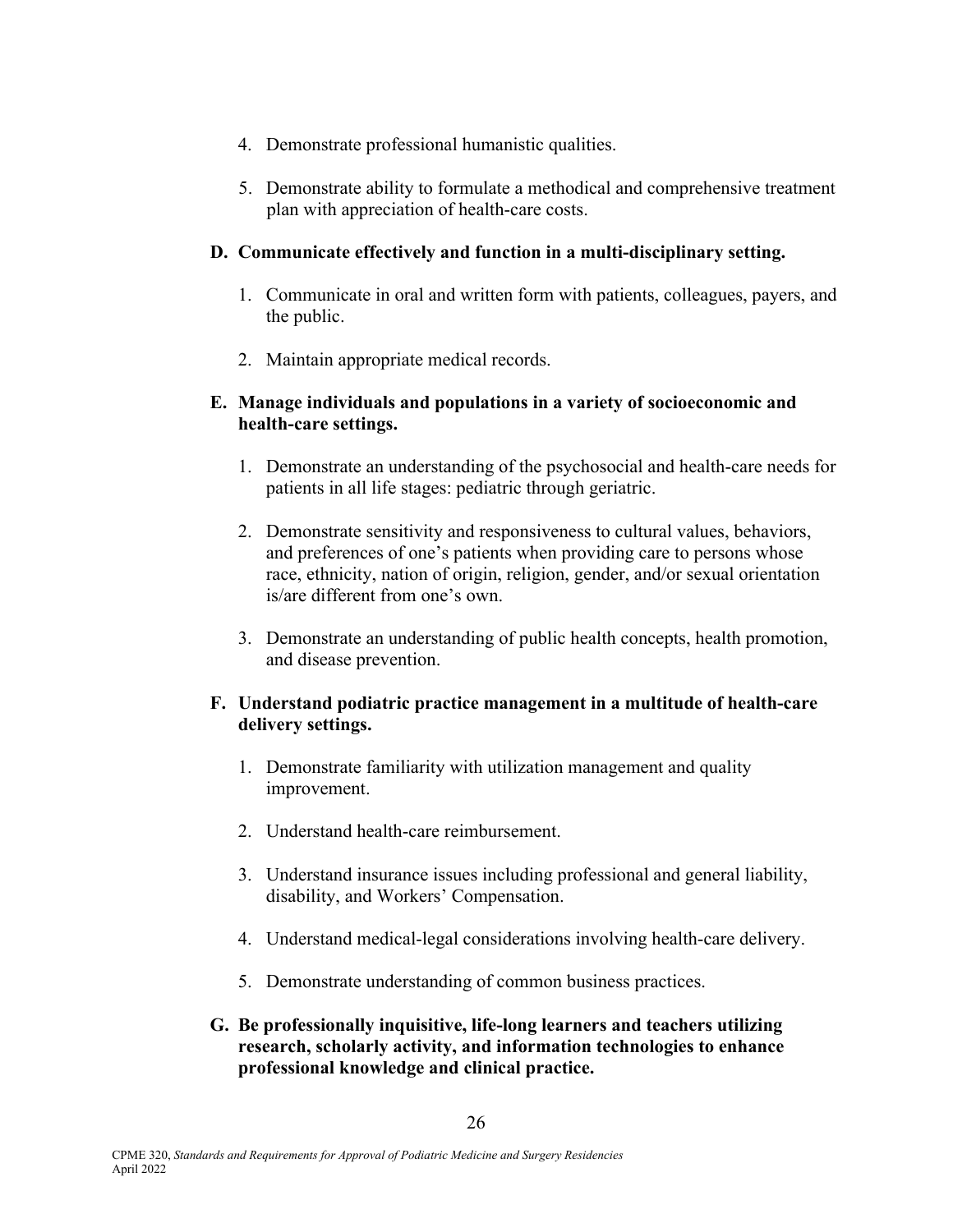- 1. Read, interpret, and critically examine and present medical and scientific literature.
- 2. Collect and interpret data and present the findings in a formal study related to podiatric medicine and surgery.
- 3. Demonstrate information technology skills in learning, teaching, and clinical practice.
- 4. Participate in continuing education activities.
- **6.2 The sponsoring institution shall require that the resident maintain web-based logs in formats approved by RRC documenting all experiences related to the residency.**
- **6.3 The program shall establish a formal schedule for clinical training. The schedule shall be distributed at the beginning of the training year to all individuals involved in the training program including residents, faculty, and administrative staff.**

 The schedule must identify the rotations and document clearly the dates, length, format, and location of each rotation provided the resident. The program director is responsible for assuring that the schedule is followed; however, it may be reviewed and modified as needed to ensure an appropriate sequencing of training experiences consistent with the residency curriculum.

 The residency must be continuous and uninterrupted unless extenuating circumstances are present.

 Twenty percent is the maximum proportion of residency education that is acceptable to be conducted in a podiatric private practice office-based setting.

**6.4 The residency program shall provide rotations that enable the resident to achieve the competencies identified by the Council and any additional competencies identified by the residency program. These rotations shall include: medical imaging; pathology; behavioral sciences; internal medicine and/or family practice; medical subspecialties; infectious disease; general surgery; surgical subspecialties; anesthesiology; emergency medicine; podiatric surgery; and podiatric medicine. The residency curriculum shall provide the resident patient management experiences in both inpatient and outpatient settings.**

The program director must, in collaboration with appropriate individuals, construct the program curriculum based on available resources. In developing the curriculum, the program director must consult with faculty to identify resources available to enable resident achievement of the stated competencies of the curriculum. Members of the administrative staff and the office of graduate medical education of the sponsoring institution may be involved in the development of the curriculum.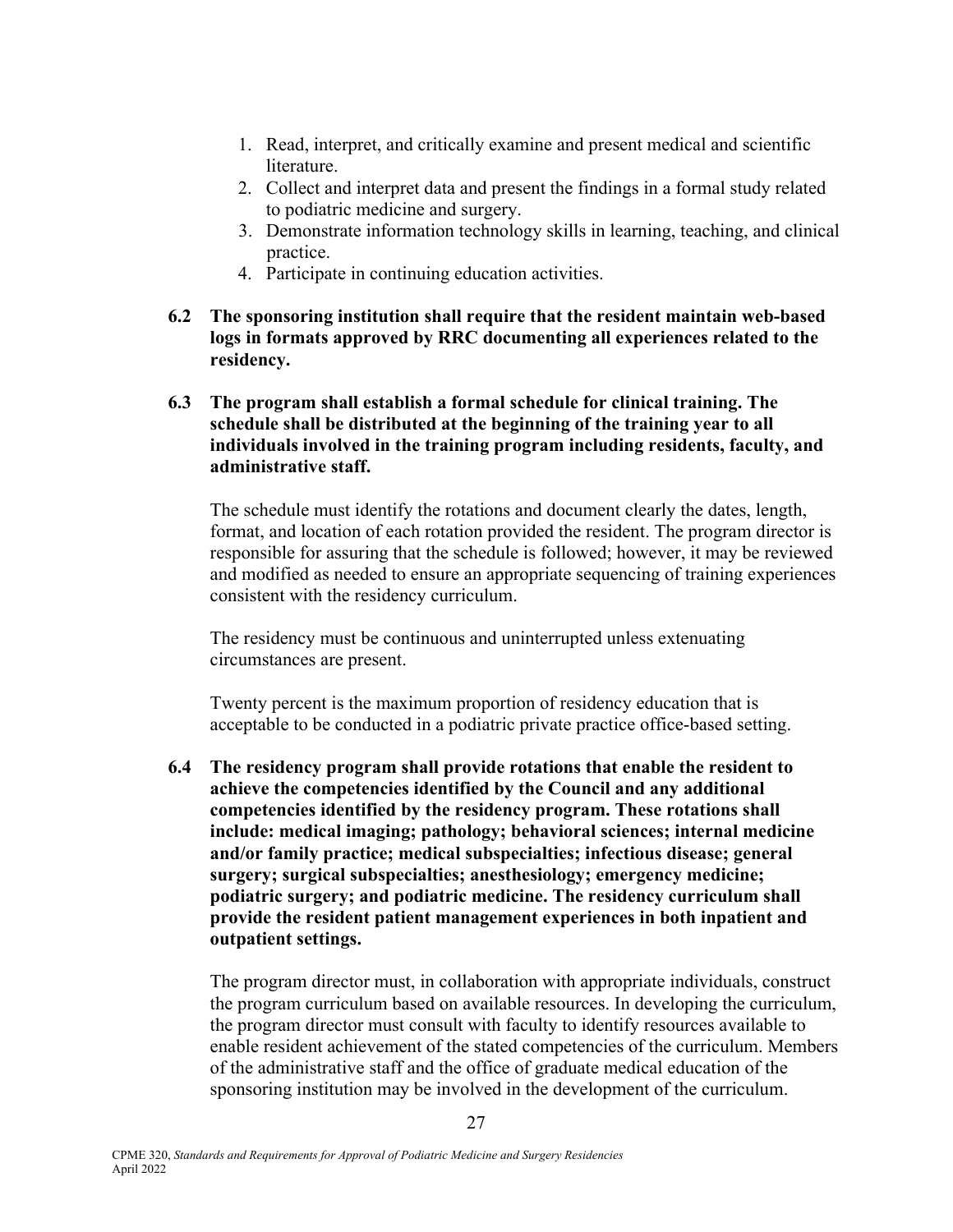In addition to podiatric medicine and podiatric surgery, the following rotations are required:

- a. Medical imaging
- b. Pathology
- c. Behavioral sciences
- d. Infectious disease
- e. Internal medicine and/or family practice
- f. Medical subspecialties. Rotations that satisfy the medical subspecialty requirement include at least two of the following: dermatology, endocrinology, neurology, pain management, physical medicine and rehabilitation, rheumatology, wound care, burn unit, intensive/critical care unit, pediatrics, and geriatrics.
- g. General surgery
- h. Surgical subspecialties: Training resources that satisfy the surgical subspecialty requirement must include at least one of the following: orthopedic, plastic, or vascular surgery.
- i. Anesthesiology
- j. Emergency medicine. Training resources may include emergency department, urgent care center, and trauma service.

The time spent in infectious disease (d) plus the time spent in internal medicine and/or family practice (e) plus the time spent in medical subspecialties (f) must be equivalent to a minimum of three full-time months of training.

#### **6.5 The residency program shall ensure that the resident is certified in advanced cardiac life support for the duration of training.**

 Resident certification must be obtained as early as possible during the training year but no later than six months after the resident's starting date.

### **6.6 The residency curriculum shall afford the resident instruction and experience in hospital protocol and medical record-keeping.**

 The program director must assure that patient records document accurately the resident's participation in performing comprehensive history and physical examinations and recording of operative reports, discharge summaries, and progress notes. The resident should participate in quality assurance and utilization review activities.

#### **6.7 Didactic activities that complement and supplement the curriculum shall be available at least weekly.**

 Didactic activities must be provided in a variety of formats. These formats may include lectures, case discussions, clinical pathology conferences, morbidity and mortality conferences, cadaver dissections, tumor conferences, informal lectures,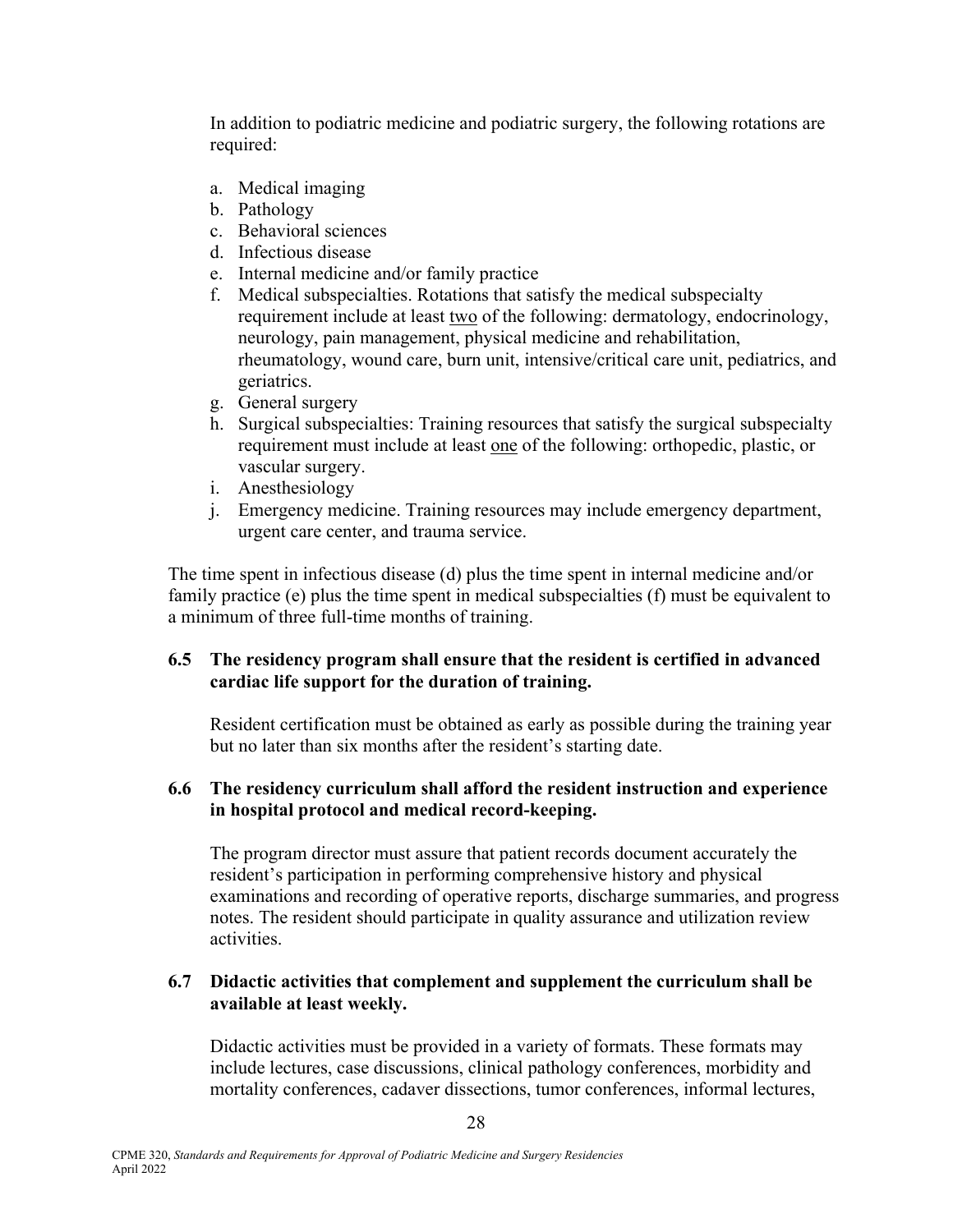teaching rounds, and/or continuing education.

The majority of didactic activities must include participation by faculty.

 The didactic schedule must include instruction in research methodology. The resident should participate in research activities to broaden the scope of training.

 The program director may appoint a faculty member to coordinate didactic activities.

#### **6.8 A journal review session, consisting of faculty and residents, shall be scheduled at least monthly to facilitate reading, analyzing, and presenting medical and scientific literature.**

 The curriculum must afford the resident instruction in the critical analysis of scientific literature. The resident should present current articles and analyze the content and validity of the research.

#### **6.9 The residency program shall ensure that the resident is afforded appropriate faculty supervision during all training experiences.**

### *7.0 The residency program conducts self-assessment and assessment of the resident based upon the competencies.*

#### **7.1 The program director shall review, evaluate, and verify resident logs on a monthly basis.**

The program director must review the logs for accuracy to ensure that there is no duplication, miscategorization, and/or fragmentation of procedures into their component parts. Procedure notes must support the selected experience.

 The program director must monitor resident logs to ensure resident attainment of the Minimum Activity Volume (MAV) and diversity requirements prior to completion of training.

#### **7.2 The faculty and program director shall assess and validate, on an ongoing basis, the extent to which the resident has achieved the competencies.**

a. Faculty Assessment of the Resident

Assessment forms must be completed for all rotations identified in the curriculum. The document must specify the dates covered, the name of the resident, and the name of the faculty member. The assessment must be signed (signature and printed name) and dated by the faculty member, the resident, and the program director. The document must assess competencies specific to each rotation including communication skills, professional behavior, attitudes, and

April 2022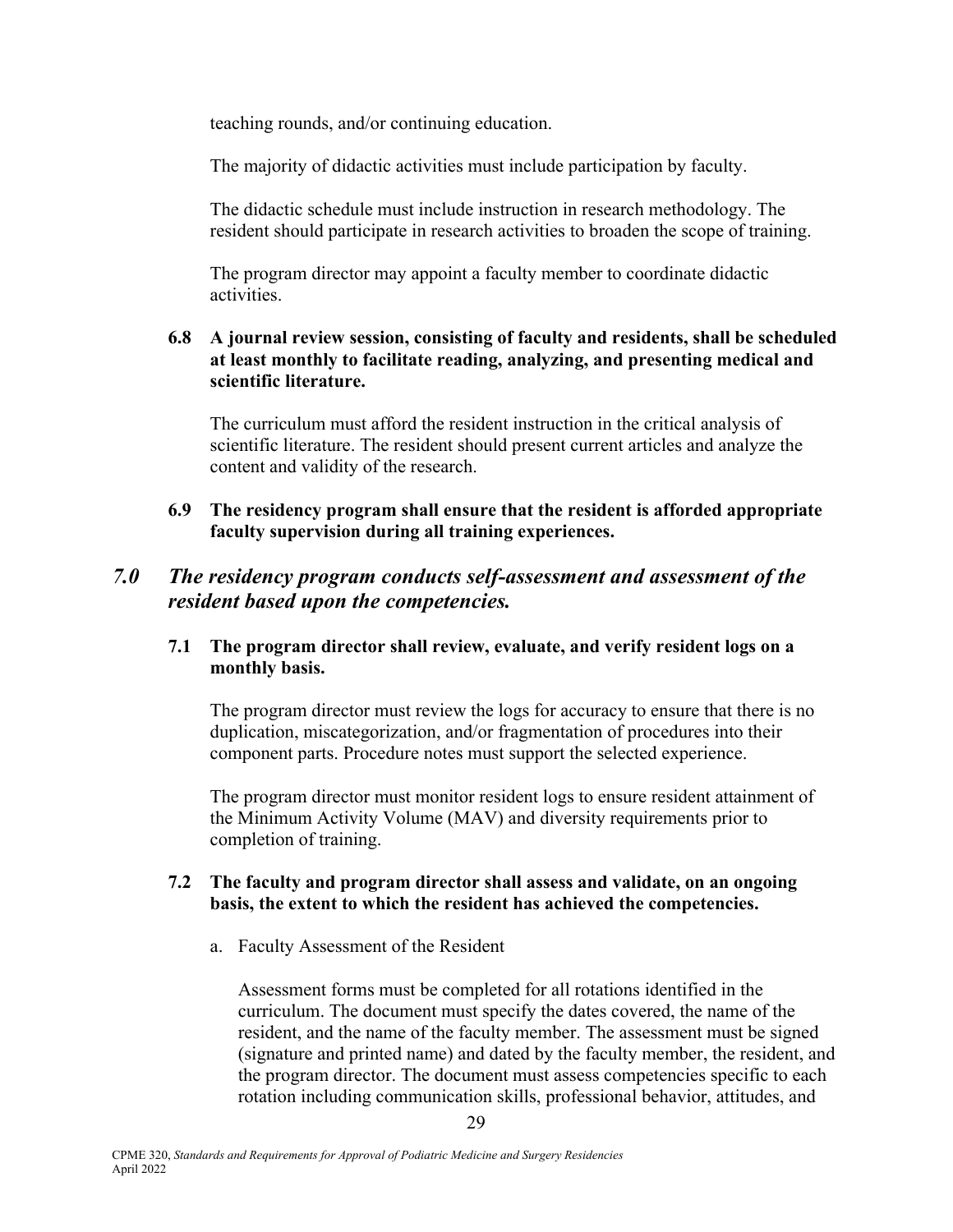initiative. The timing of the assessment for each competency must allow sufficient opportunity for remediation.

b. Program Director Assessment of the Resident

The program director must conduct and document a semi-annual meeting with the resident to review the extent to which the resident is achieving the competencies. Information from patients and/or peers having direct contact with the resident may contribute to the assessments.

c. In-training examinations

The program should require that the resident take in-training examinations as prescribed by JCRSB-recognized specialty boards. If the resident is required to take an in-training examination(s), the sponsoring institution must pay any fees associated with the examinations. Examination results are used as a guide for resident remediation and as part of the annual self-assessment of the program.

#### **7.3 The program director, faculty, and resident(s) shall conduct an annual selfassessment of the program's resources and curriculum. Information resulting from this review shall be used in improving the program.**

The review must include the following:

- a. Identification of individuals involved (e.g. program director, faculty, and residents)
- b. Performance data utilized (e.g., evaluation of the program's compliance with the standards and requirements of the Council, the resident's formal evaluation of the program, the director's formal evaluation of the faculty, and the extent to which the didactic activities complement and supplement the curriculum)
- c. Measures of program outcomes utilized (e.g., in-training examination results, success of previous residents in private practice and teaching environments, board certification pass rates, hospital appointments, and publications)
- d. Results of the review (i.e., whether the curriculum is relevant to the competencies, the extent to which the competencies are being achieved, whether all those involved understand the competencies, and whether the resources need to be enhanced, modified, or reallocated to assure that the competencies can be achieved)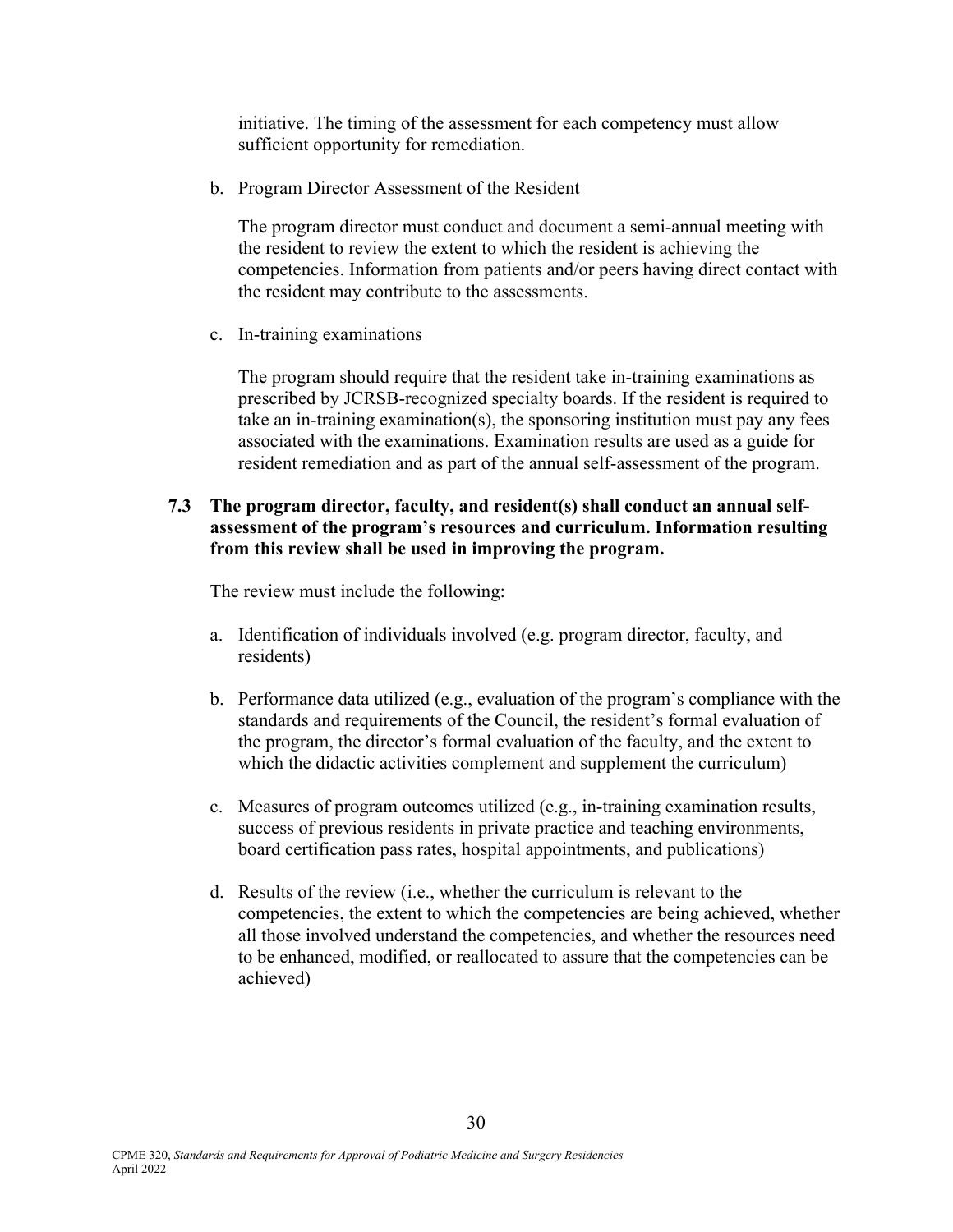# **APPENDIX A: VOLUME AND DIVERSITY REQUIREMENTS**

| MAV  |
|------|
|      |
|      |
| 1000 |
| 300  |
| 50   |
| 25   |
| 75   |
| 50   |
|      |
| 400  |
|      |
| 80   |
| 60   |
| 45   |
| 40   |
| 50   |
|      |

#### **B. Definitions**

#### **1. Levels of Resident Activity for Each Logged Procedure**

First assistant: The resident participates actively in the procedure **under direct supervision of the attending**.

Second assistant: The resident participates in the procedure. Participation may include retracting and assisting, or performing limited portions of the procedure **under direct supervision of the attending**.

#### **2. Minimum Activity Volume (MAV)**

MAVs are patient care activity requirements that assure that the resident has been exposed to adequate diversity and volume of patient care. MAVs are not minimum repetitions to achieve competence. It is incumbent upon the program director and the faculty to assure that the resident has achieved a competency, regardless of the number of repetitions.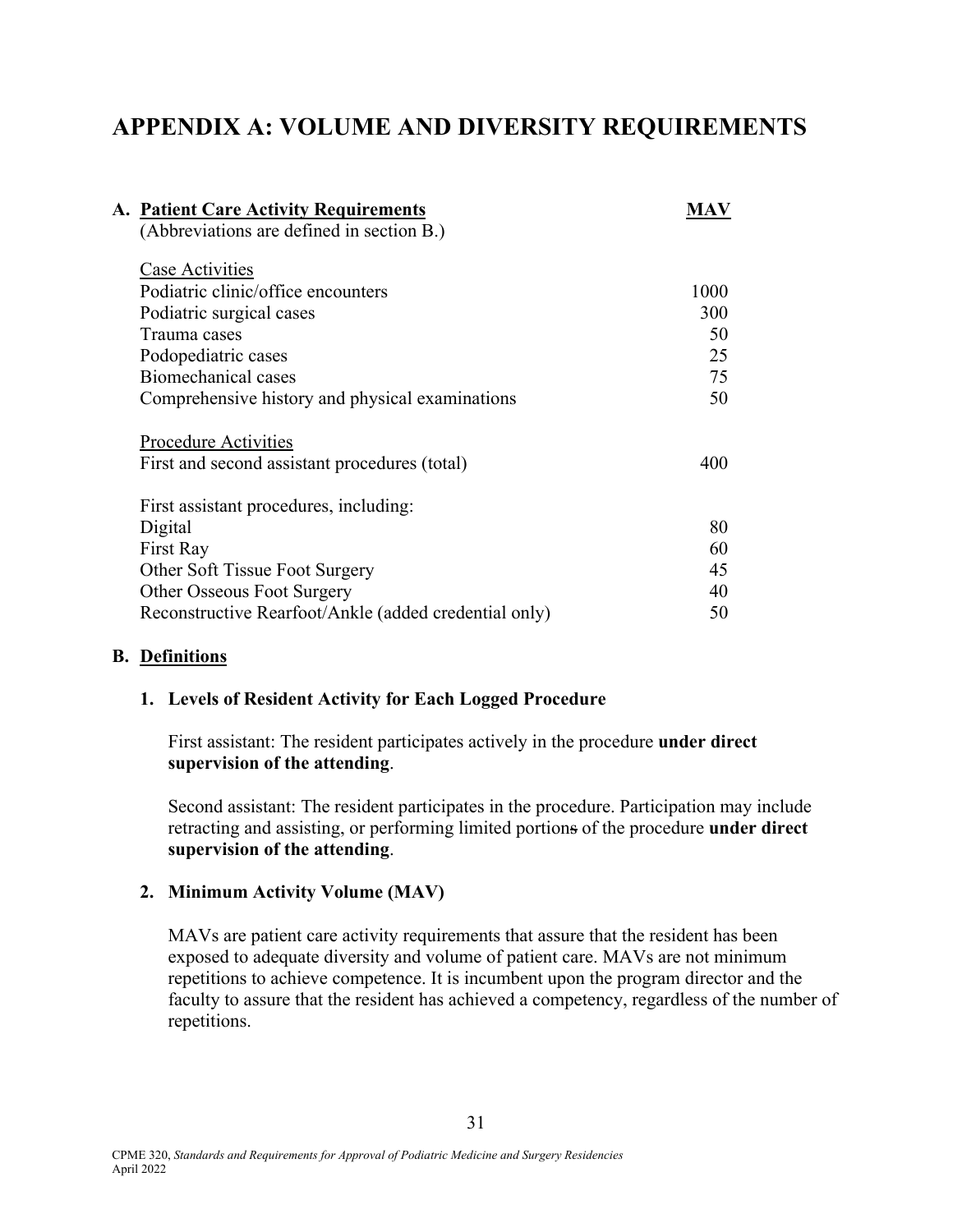#### **3. Required Case Activities**

A case is defined as an encounter with a patient that includes resident activity in one or more areas of podiatric or non-podiatric evaluation or management. Multiple procedures or activities performed on the same patient by a resident at the same time constitute one case. An individual patient can be counted towards fulfillment of more than one activity.

- a. Podiatric clinic/office encounters. This activity includes direct participation of the resident in the clinical evaluation and management of patients with foot and ankle complaints. The sponsoring institution must document the availability of at least 1,000 encounters per resident.
- b. Podiatric surgical cases. This activity includes participation of the resident in performing foot and ankle (and their governing and related structures) surgery during a single patient encounter.
- c. Trauma cases. This activity includes resident participation in the evaluation and/or management of patients in the acute phase of a traumatic episode. Trauma cases may be related to any procedure. Only one resident may take credit for the encounter. Comprehensive history and physical examinations are components of trauma cases and can be counted towards the volume of required cases. At least 25 of the 50 required trauma cases must be foot and/or ankle trauma.

Surgical management of foot and ankle trauma may count towards 25 of the 50 trauma cases even if the resident is only active in the immediate perioperative care of the patient. This data may be counted as both a surgical case and a trauma case by one resident or one resident may log the surgery and one resident may log the trauma. The resident must participate as first assistant for the surgery to count towards the requirement.

- d. Podopediatric cases. This activity includes resident participation in the evaluation and/or management of patients who are less than 18 years of age.
- e. Biomechanical cases. This activity includes direct participation of the resident in the diagnosis, evaluation, and treatment of diseases, disorders, and injuries of the foot, ankle, and their governing and related structures by biomechanical means. These experiences include, but are not limited to, performing comprehensive lower extremity biomechanical examinations and gait analyses, comprehending the processes related to these examinations, and understanding the techniques and interpretations of gait evaluations of neurologic and pathomechanical disorders.
- f. Comprehensive history and physical examinations. Admission, preoperative, and outpatient H&Ps may be used as acceptable forms of a comprehensive H&P. A problem-focused history and physical examination does not fulfill this requirement.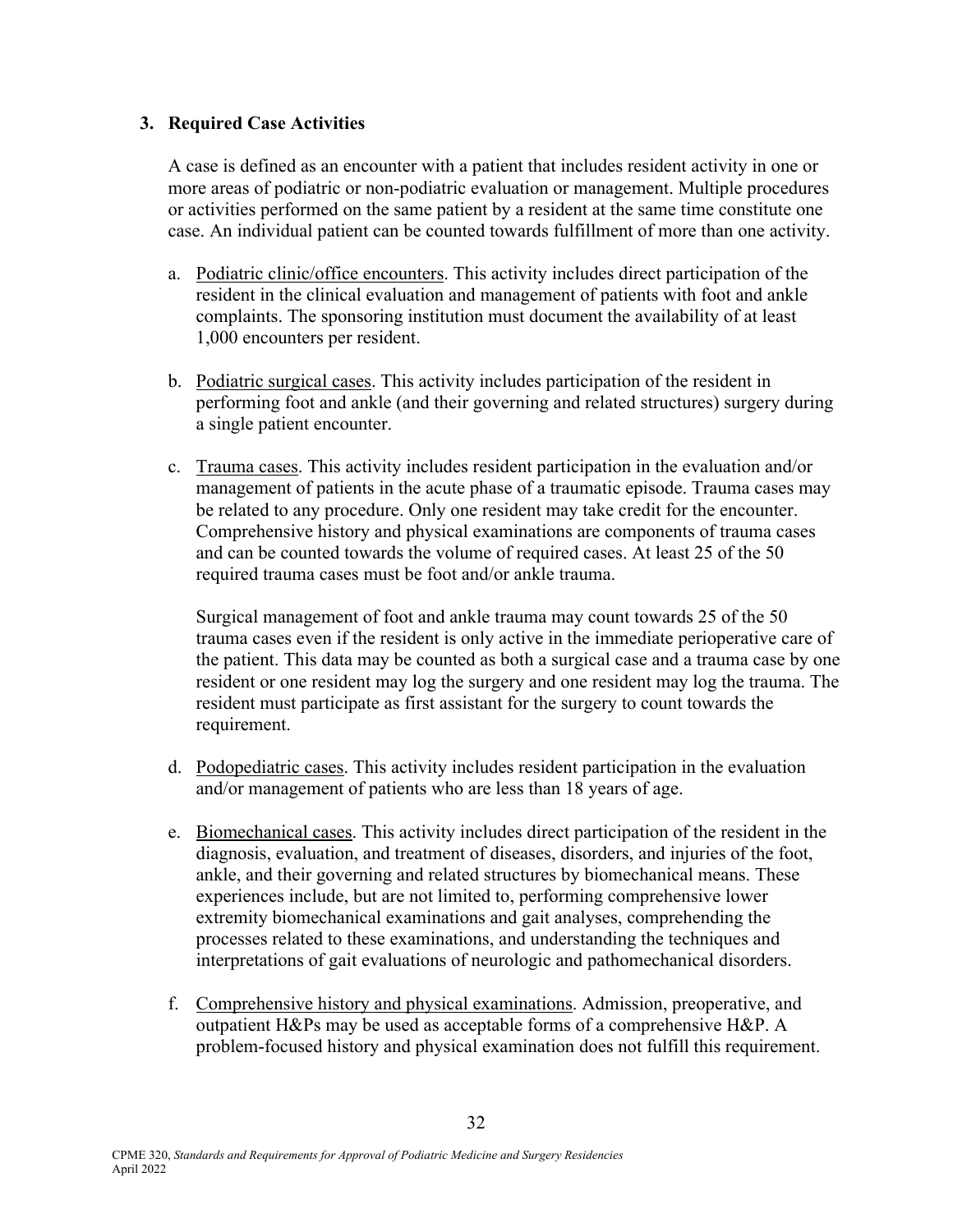The resident must demonstrate competency through a diversity of comprehensive history and physical examinations that also include evaluations in the diagnostic medicine evaluation categories. The resident must develop the ability to utilize information obtained from the history and physical examination and ancillary studies to arrive at an appropriate diagnosis and treatment plan. Documentation of the approach to treatment must reflect adequate investigation, observation, and judgment.

#### **4. Required Procedure Activities**

 A procedure is defined as a specific clinical task employed to address a specific podiatric or non-podiatric problem. Note: Fragmentation of procedures into component parts is unacceptable. For example, a bunionectomy that has been fragmented into an osseous procedure and an adjunctive soft tissue procedures, creating two separate procedures.

Elective and non-elective soft tissue RRA procedures may be substituted in the Other Soft Tissue Foot Surgery category, while elective and non-elective osseous RRA procedures may be substituted in the Other Osseous Foot Surgery category whenever there are deficiencies.

#### **C. Assuring Diversity of Surgical Experience**

 The construct of the procedure categories assures some degree of diversity in the resident's surgical training experience. The two paragraphs below relate to first assistant procedures only.

 To assure proper diversity within each procedure category and subcategory, at least 33 percent of the procedure codes within each category and subcategory must be represented with first assistant procedures. For example, in the Other Osseous Foot Surgery category, at least 6 of the 18 different procedure codes must have at least one activity as first assistant.

 To avoid overrepresentation of one procedure within a category and subcategory, one procedure code must not represent more than 33 percent of the minimum number of procedures required in each procedure category and subcategory. This statement applies more to a resident just meeting the minimum procedure requirement in a procedure category than to a resident significantly exceeding the procedure requirement in a procedure category. For example, the number of partial ostectomies must not exceed 26 when the minimum of 80 required Digital procedures are logged.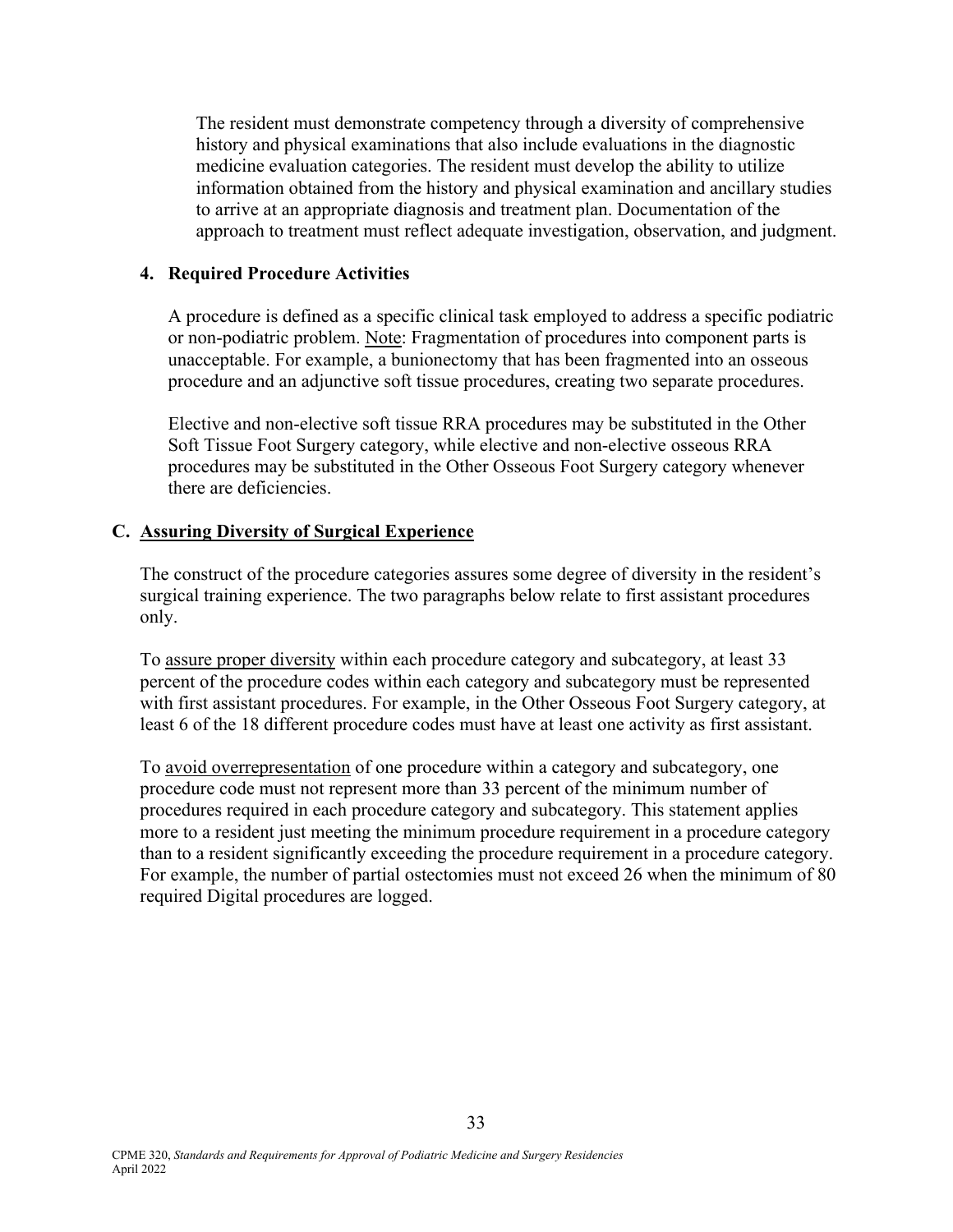#### **D. Programs with Multiple Residents or Fellows**

- 1. Only one resident may take credit for first assistant participation on any one procedure.
- 2. More than one resident may take credit for second assistant participation.
- 3. The activity of a fellow should not be allowed to jeopardize the case or procedure volume or diversity of a resident at the same institution.
- 4. When multiple procedures are performed on a single patient, more than one resident or fellow may participate actively, but first assistant activity may be claimed by only one resident or fellow per procedure.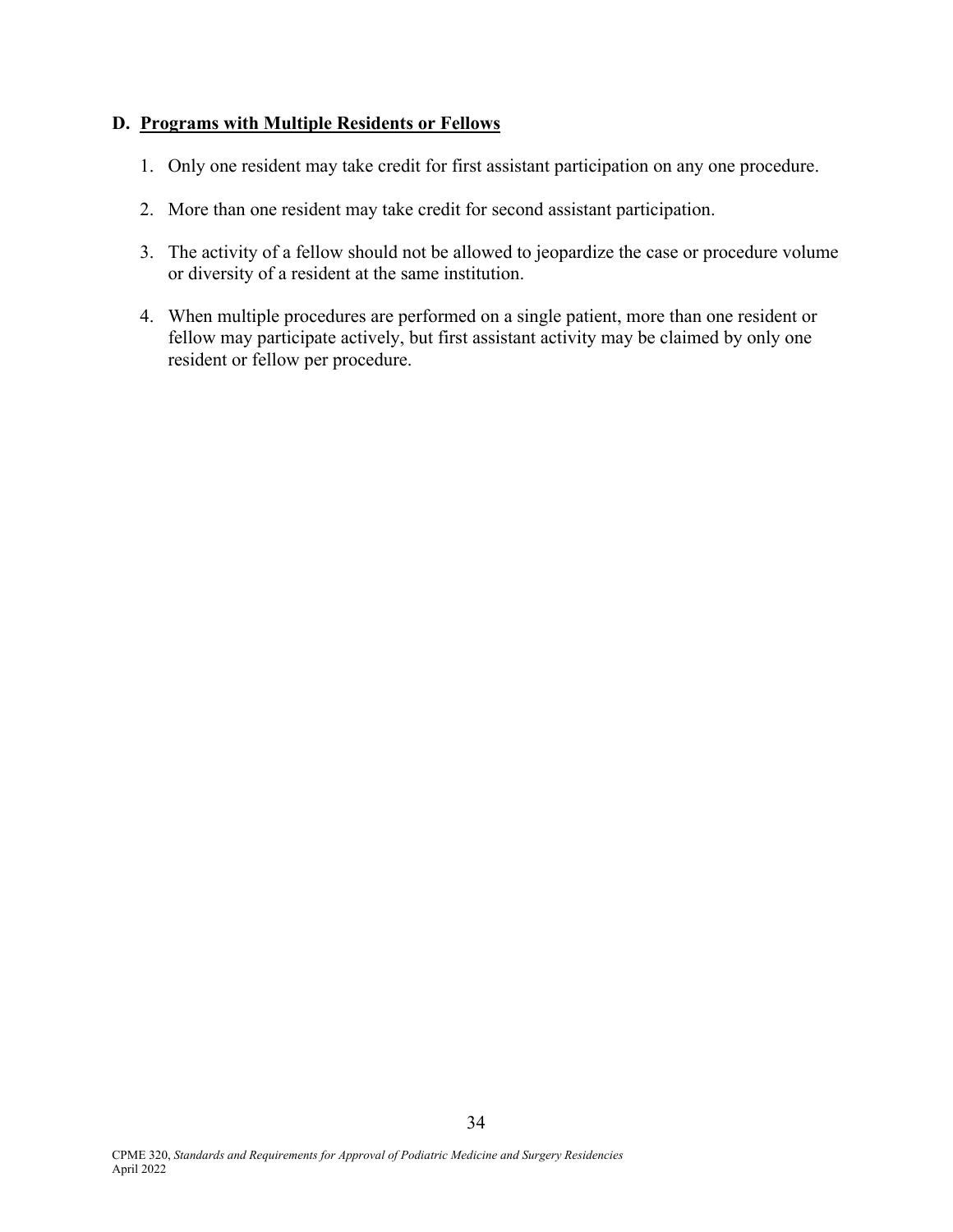# **APPENDIX B: SURGICAL PROCEDURE CATEGORIES AND CODE NUMBERS**

The following categories, procedures, and codes must be used for logging surgical procedure activity:

- **1 Digital Surgery** (lesser toe or hallux)
	- 1.1 partial ostectomy/exostectomy
	- 1.1 phalangectomy
	- 1.2 arthroplasty (interphalangeal joint [IPJ])
	- 1.3 implant (IPJ) (silastic implant or spacer)
	- 1.4 diaphysectomy
	- 1.5 phalangeal osteotomy
	- 1.6 fusion (IPJ)
	- 1.7 amputation
	- 1.8 management of osseous tumor/neoplasm
	- 1.9 management of bone/joint infection
	- 1.10 open management of digital fracture/dislocation
	- 1.11 revision/repair of surgical outcome
	- 1.12 other osseous digital procedure not listed above

### **2 First Ray Surgery**

Hallux Valgus Surgery

- 2.1.1 bunionectomy (partial ostectomy/Silver procedure), with or without capsulotendon balancing procedure
- 2.1.2 procedure code no longer used
- 2.1.3 bunionectomy with phalangeal osteotomy
- 2.1.4 bunionectomy with distal first metatarsal osteotomy
- 2.1.5 bunionectomy with first metatarsal base or shaft osteotomy
- 2.1.6 bunionectomy with first metatarsocuneiform fusion
- 2.1.7 metatarsophalangeal joint (MPJ) fusion
- 2.1.8 MPJ implant
- 2.1.9 MPJ arthroplasty
- 2.1.10 Bunionectomy with double correction with osteotomy and/or arthrodesis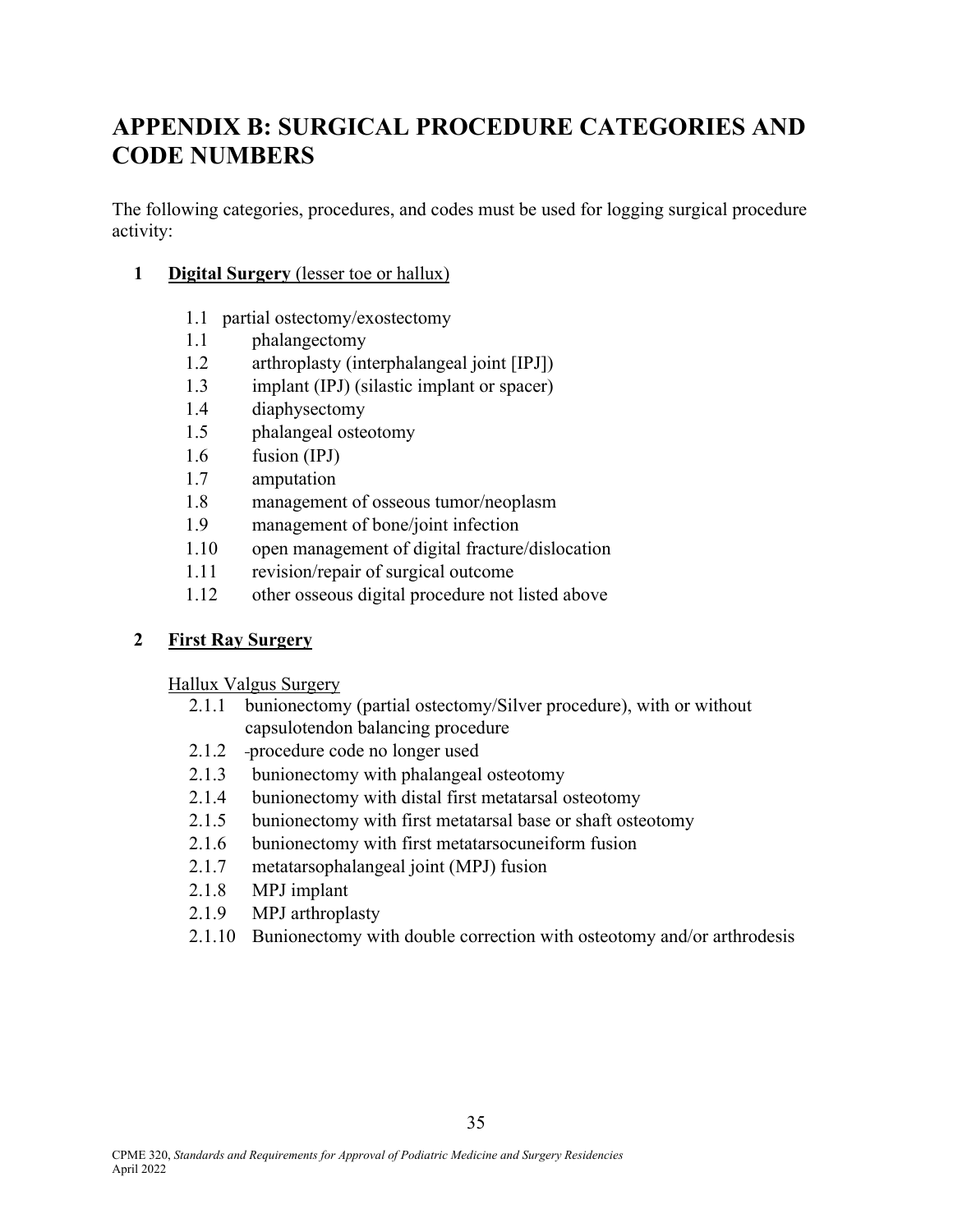#### Hallux Limitus Surgery

- 2.2.1 cheilectomy
- 2.2.2 joint salvage with phalangeal osteotomy (Kessel-Bonney, enclavement)
- 2.2.3 joint salvage with distal metatarsal osteotomy
- 2.2.4 joint salvage with first metatarsal shaft or base osteotomy
- 2.2.5 joint salvage with first metatarsocuneiform fusion
- 2.2.6 MPJ fusion
- 2.2.7 MPJ implant
- 2.2.8 MPJ arthroplasty

#### Other First Ray Surgery

- 2.3.1 tendon transfer/lengthening procedure
- 2.3.2 osteotomy (e.g., dorsiflexory)
- 2.3.3 metatarsocuneiform fusion (other than for hallux valgus or hallux limitus)
- 2.3.4 amputation
- 2.3.5 management of osseous tumor/neoplasm (with or without bone graft)
- 2.3.6 management of bone/joint infection (with or without bone graft)
- 2.3.7 open management of fracture or MPJ dislocation
- 2.3.8 corticotomy/callus distraction
- 2.3.9 revision/repair of surgical outcome (e.g., non-union, hallux varus)
- 2.3.10 other first ray procedure not listed above

### **3 Other Soft Tissue Foot Surgery**

- 3.1 excision of ossicle/sesamoid
- 3.2 excision of neuroma
- 3.3 removal of deep foreign body (excluding hardware removal)
- 3.4 plantar fasciotomy
- 3.5 lesser MPJ capsulotendon balancing
- 3.6 tendon repair, lengthening, or transfer involving the forefoot (including digital flexor digitorum longus transfer)
- 3.7 open management of dislocation (MPJ/tarsometatarsal)
- 3.8 incision and drainage/wide debridement of soft tissue infection (plantar includes foot, ankle or leg)
- 3.9 plantar fasciectomy/ plantar fibroma resection
- 3.10 excision of soft tissue tumor/mass (without reconstructive surgery: includes foot, ankle or leg)
- 3.11 (procedure code number no longer used)
- 3.12 plastic surgery techniques (including skin graft, skin plasty, flaps, syndactylization, desyndactylization, and debulking procedures limited to the forefoot)
- 3.13 microscopic nerve/vascular repair (forefoot only)
- 3.14 other soft tissue procedures not listed above (limited to the foot)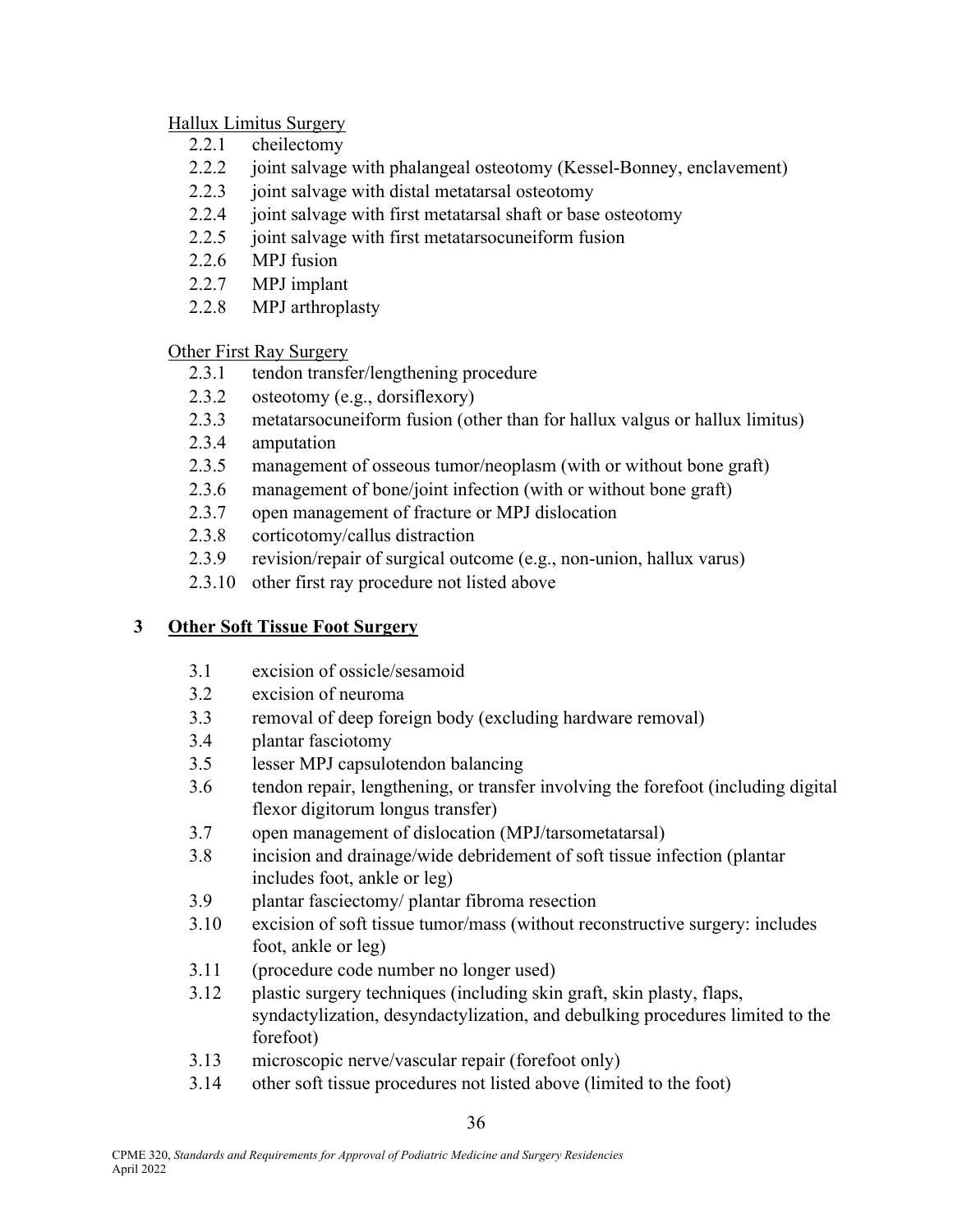- 3.15 procedure code number no longer used
- 3.16 external neurolysis/decompression (including tarsal tunnel)
- 3.17 decompression of compartment syndrome (includes foot or leg)

### **4 Other Osseous Foot Surgery**

- 4.1 partial ostectomy (includes foot, ankle or leg)
- 4.2 lesser MPJ arthroplasty
- 4.3 bunionectomy of the fifth metatarsal without osteotomy
- 4.4 metatarsal head resection (single or multiple)
- 4.5 lesser MPJ implant
- 4.6 central metatarsal osteotomy
- 4.7 bunionectomy of the fifth metatarsal with osteotomy
- 4.8 open management of lesser metatarsal fracture(s)
- 4.9 harvesting of bone graft (includes foot, ankle or leg)
- 4.10 amputation (lesser ray, transmetatarsal amputation)
- 4.11 management of bone/joint infection distal to the tarsometatarsal joints (with or without bone graft)
- 4.12 management of bone tumor/neoplasm distal to the tarsometatarsal joints (with or without bone graft)
- 4.13 open management of tarsometatarsal fracture/dislocation
- 4.14 multiple osteotomy management of metatarsus adductus
- 4.15 tarsometatarsal fusion
- 4.16 corticotomy/callus distraction of lesser metatarsal
- 4.17 revision/repair of surgical outcome in the forefoot
- 4.18 detachment/reattachment of Achilles tendon with partial ostectomy
- 4.19 other osseous procedures not listed above (distal to the tarsometatarsal joint)

### **5 Reconstructive Rearfoot/Ankle Surgery**

Elective - Soft Tissue

- 5.1.1 plastic surgery techniques involving the midfoot, rearfoot, or ankle
- 5.1.2 tendon transfer involving the midfoot, rearfoot, ankle, or leg
- 5.1.3 tendon lengthening involving the midfoot, rearfoot, ankle, or leg
- 5.1.4 soft tissue repair of complex congenital foot/ankle deformity (clubfoot, vertical talus)
- 5.1.5 primary or secondary repair of ligamentous structures
- 5.1.6 tendon augmentation/supplementation/restoration
- 5.1.7 open synovectomy of the rearfoot/ankle
- 5.1.8 (procedure code number no longer used)
- 5.1.9 other elective rearfoot reconstructive/ankle soft tissue surgery not listed above

Elective - Osseous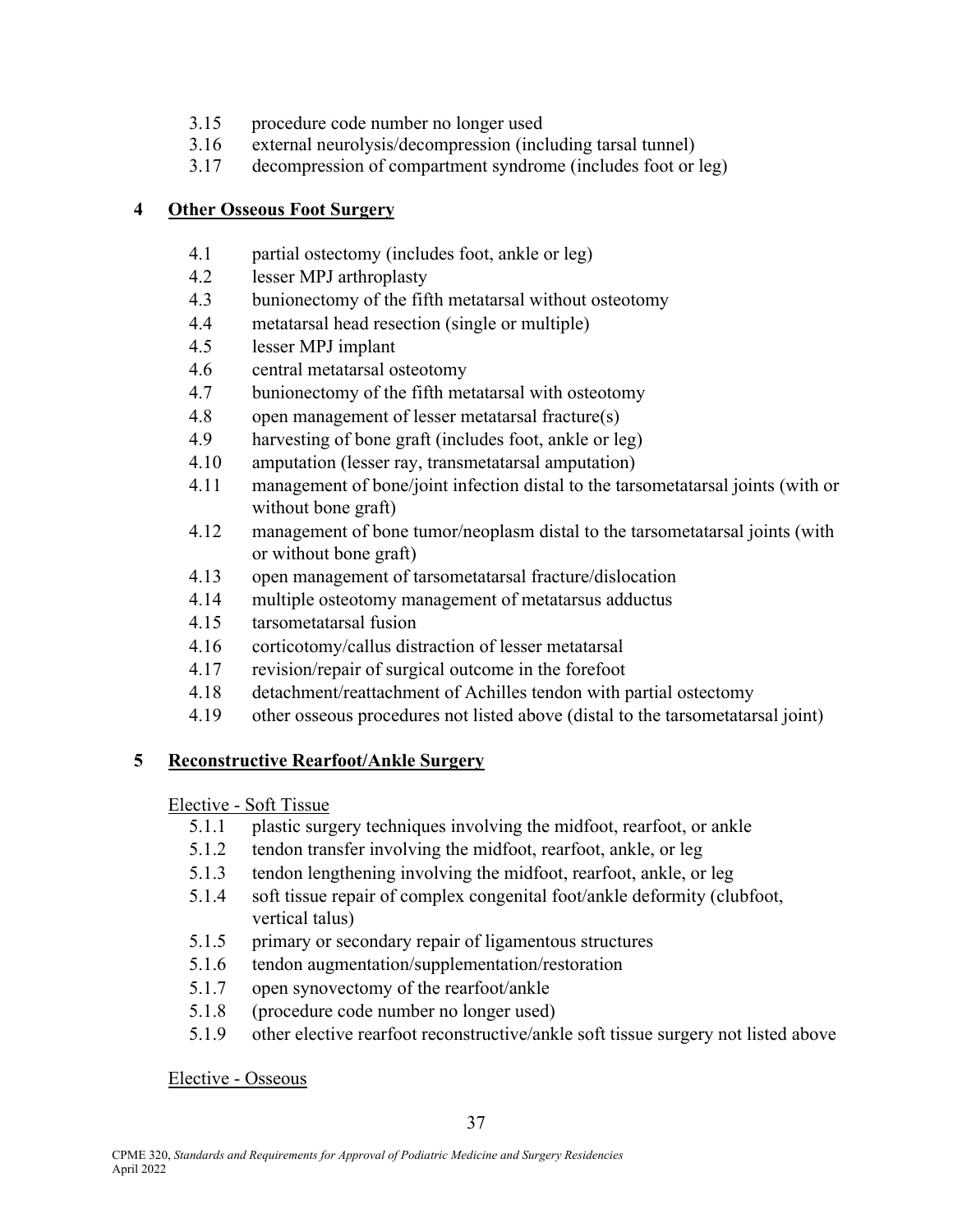- 5.2.1 operative arthroscopy without removal of loose body or other osteochondral debridement
- 5.2.2 (procedure code number no longer used)
- 5.2.3 subtalar arthroeresis
- 5.2.4 midfoot, rearfoot, or ankle fusion
- 5.2.5 midfoot, rearfoot, or tibial osteotomy
- 5.2.6 coalition resection
- 5.2.7 open management of talar dome lesion (with or without osteotomy)
- 5.2.8 ankle arthrotomy/arthroscopy with removal of loose body or other osteochondral debridement
- 5.2.9 ankle implant
- 5.2.10 corticotomy or osteotomy with callus distraction/correction of complex deformity of the midfoot, rearfoot, ankle, or tibia
- 5.2.11 other elective rearfoot reconstructive/ankle osseous surgery not listed above

### Non-Elective - Soft Tissue

- 5.3.1 repair of acute tendon injury
- 5.3.2 repair of acute ligament injury
- 5.3.3 microscopic nerve/vascular repair of the midfoot, rearfoot, or ankle
- 5.3.4 excision of soft tissue tumor/mass of the foot, ankle or leg (with reconstructive surgery)
- 5.3.5 (procedure code number no longer used)
- 5.3.6 open repair of dislocation (proximal to tarsometatarsal joints)
- 5.3.7 other non-elective rearfoot reconstructive/ankle soft tissue surgery not listed above
- 5.3.8 procedure code no longer used

### Non-Elective - Osseous

- 5.4.1 open repair of adult midfoot fracture
- 5.4.2 open repair of adult rearfoot fracture
- 5.4.3 open repair of adult ankle fracture
- 5.4.4 open repair of pediatric rearfoot/ankle fractures or dislocations
- 5.4.5 management of bone tumor/neoplasm (with or without bone graft)
- 5.4.6 management of bone/joint infection (with or without bone graft)
- 5.4.7 amputation proximal to the tarsometatarsal joints
- 5.4.8 other non-elective rearfoot reconstructive/ankle osseous surgery not listed above
- 5.4.9 application of multiplanar external fixation midfoot, rearfoot, ankle (does not include mini or mono rails)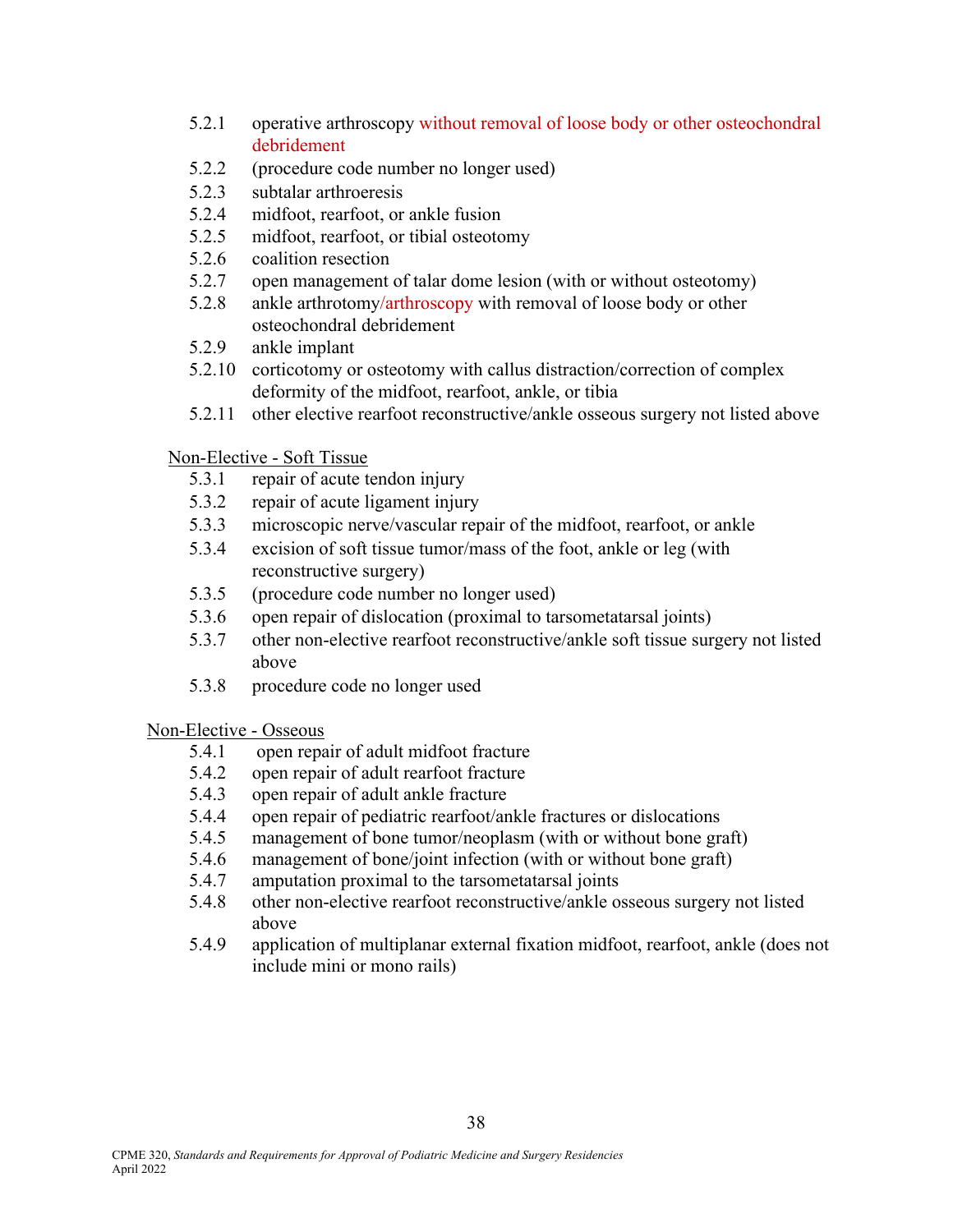- **6 Other Podiatric Procedures** (these procedures **cannot** be counted toward the minimum procedure requirements)
	- 6.1 debridement of superficial ulcer or wound
	- 6.2 excision or destruction of skin lesion (including skin biopsy and laser procedures)
	- 6.3 nail avulsion (partial or complete)
	- 6.4 matrixectomy (partial or complete, by any means)
	- 6.5 removal of hardware
	- 6.6 repair of simple laceration (no neurovascular, tendon, or bone/joint involvement)
	- 6.7 biological dressings
	- 6.8 extracorporeal shock wave therapy
	- 6.9 taping/padding (limited to the foot, and ankle)
	- 6.10 orthotics (limited to the foot, and ankle casting for foot orthosis and ankle orthosis)
	- 6.11 prosthetics (including prescribing and/or dispensing toe filler and prosthetic feet)
	- 6.12 other biomechanical experiences not listed above (may include, but is not limited to, physical therapy, shoe prescription shoe modification)
	- 6.13 other clinical experiences
	- 6.14 percutaneous procedures, i.e., coblation, cryosurgery, radiofrequency ablation, platelet-rich plasma.

### **7 Biomechanics**

7.1 biomechanical case; must include diagnosis, evaluation (biomechanical and gait examination), and treatment.

### **8 History and Physical Examination**

- 8.1 comprehensive history and physical examination
- 8.2 problem-focused history and physical examination

### **9 Surgery and surgical subspecialties**

- 9.1 general surgery
- 9.2 orthopedic surgery
- 9.3 plastic surgery
- 9.4 vascular surgery

### **10 Medicine and medical subspecialty experiences**

10.1 anesthesiology